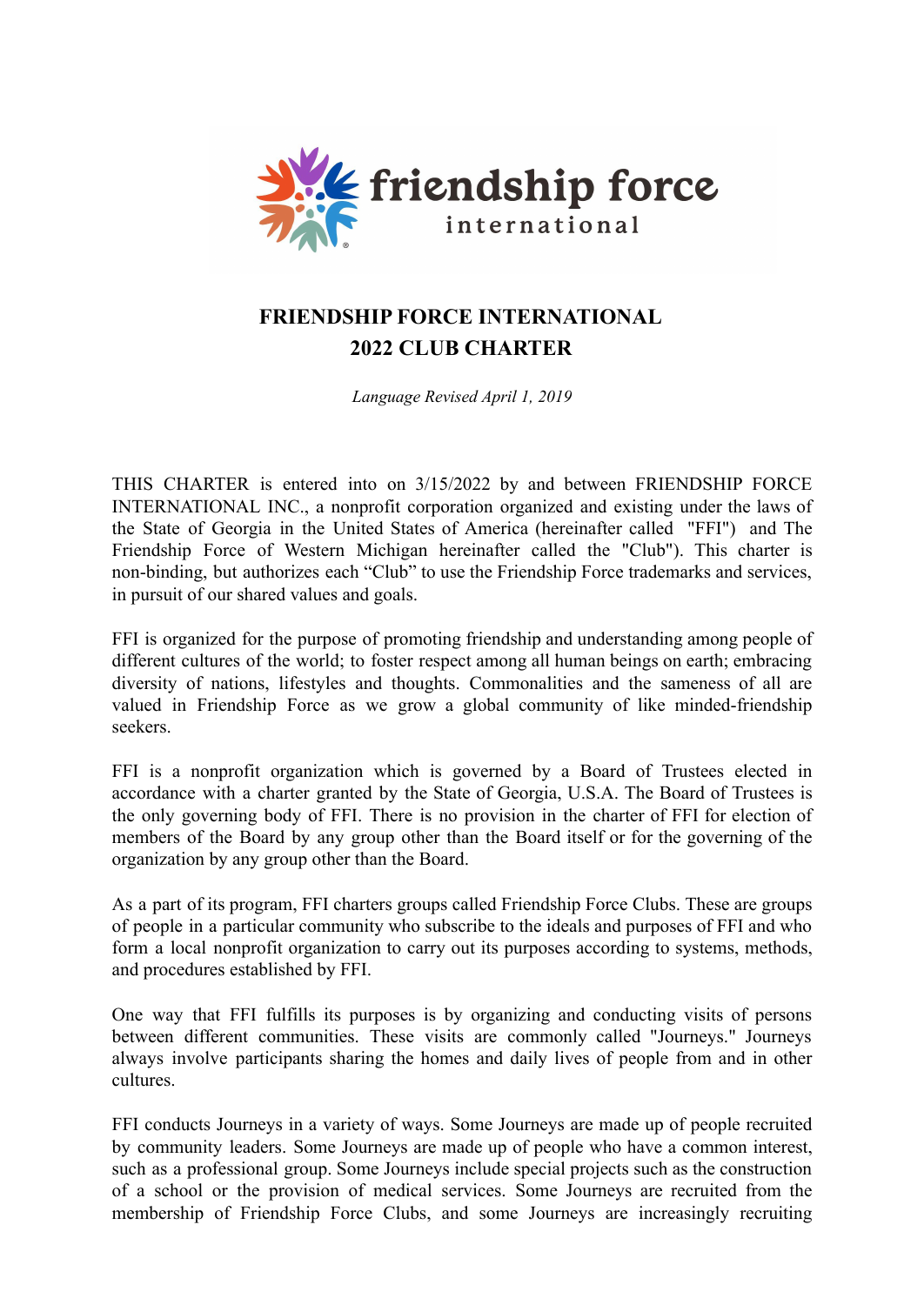ambassadors globally, by including them in the online FFI Journey catalog and through outside platforms.

FFI is also the owner of certain service marks and a trade name which it has spent considerable time, effort, and money developing, and which it allows Friendship Force Clubs to use according to the terms and conditions of this charter agreement.

The Club is a nonprofit organization, which has been formed specifically for the purpose of entering into this agreement and performing the obligations of the Club as stated below.

In consideration of the mutual covenants, which are stated below, FFI and the Club hereby agree as follows:

#### **Section 1. Grant of Charter**

#### 1. Grant of Charter

Subject to the terms and conditions of this agreement, FFI grants to the Club: 1) charter to be a Friendship Force Club which operates and exists according to the terms of this agreement, and 2) a license to use FFI's service marks and trade name as they may exist from time to time in connection with its activities. This agreement supersedes any previous license agreement between the Club and FFI.

#### 2. Identification and Ownership of Service Marks and Trade Names

The service marks and trade name, which are being licensed, are identified in Exhibit A, which is attached and is incorporated by reference into this agreement. The service marks and trade name shall remain the exclusive property of FFI and may only be used by the Club in connection with the activities permitted by this agreement. The license granted by this agreement is non-exclusive and royalty-free. The license may be revoked as provided in this agreement.

#### **Section 2. Friendship Force Club**

- 1. The Purposes of the Club are as follows:
	- (a) To provide continuity of Friendship Force activities and volunteer involvement;
	- (b) To provide for the dissemination of the information regarding Friendship Force activities to Club members and to interested persons in the Club's community;
	- (c) To serve as a fundraising vehicle for Friendship Force activities;
	- (d) To provide an informed committee to sponsor and support Friendship Force Journeys;
	- (e) To promote Friendship Force Journeys within the Club's local community;
	- (f) To recruit new members.
- 2. Structure

The Club shall adopt bylaws within three months after entering into this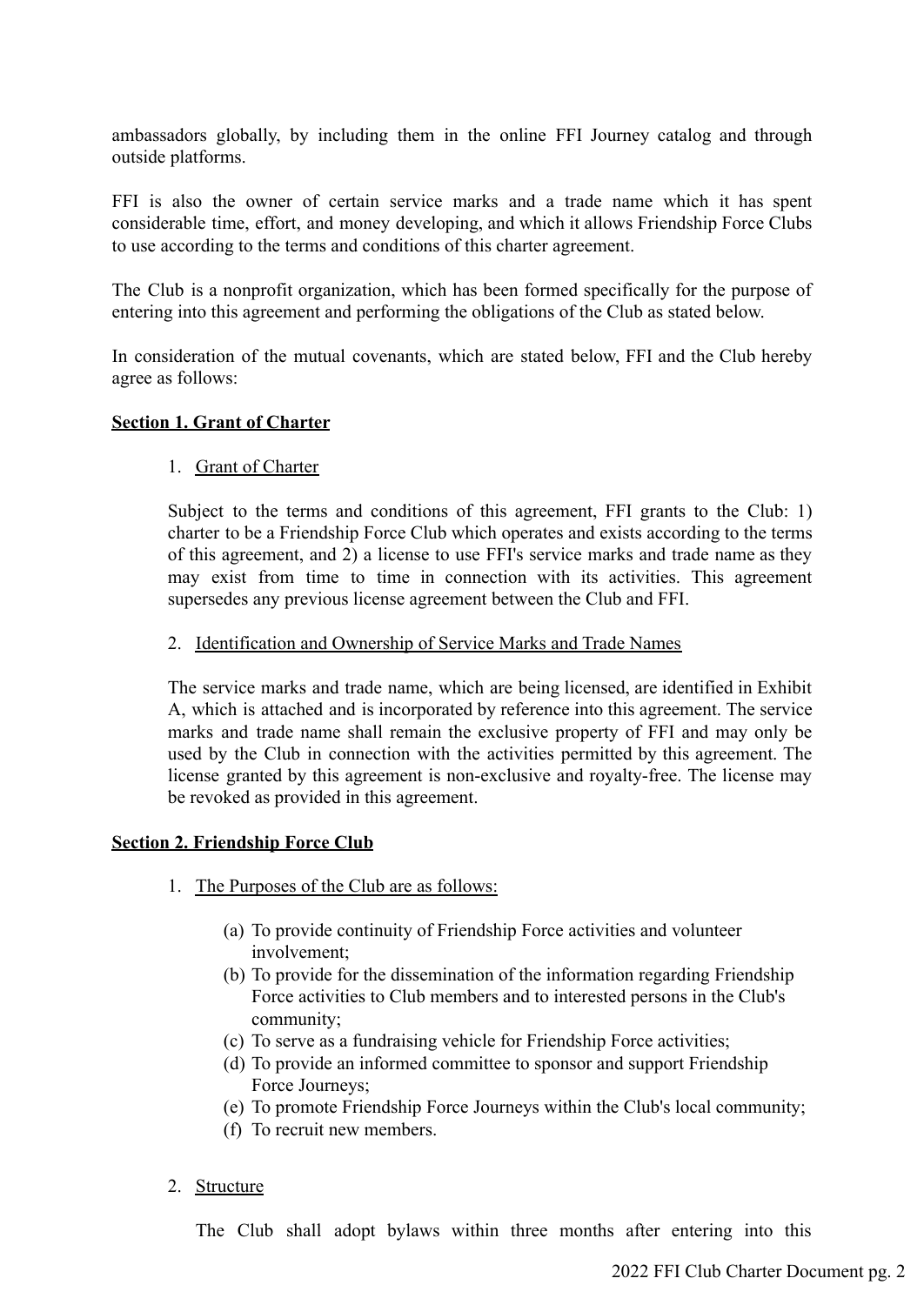agreement. The bylaws shall provide for democratic process for the election of Club leadership and the protection of FFI's service marks and trade names. In the case of a Club which existed under a previous license agreement from FFI and which has submitted its bylaws to FFI, the resubmission of bylaws shall be waived. However, the Club shall submit its formation documents and bylaws to FFI for approval upon request and shall submit any amendments to its bylaws and formation documents to FFI as soon as practical after any amendment is adopted.

3. Operation

The Club shall conduct all of its activities in accordance with the policies and guidelines furnished to it by FFI.

4. Financing of a Friendship Force Club

The Club shall be a nonprofit (or therefore similar based on country) organization and no part of the net earnings of the Club shall ever insure to the benefit of any private individual. The Club shall determine its own financial needs and its own methods for obtaining operating monies. Funds may be raised in any lawful manner, including, without limitation, membership dues, fundraising, and the like. However, funds raised in the name of FFI may be used only for purposes designated in policies and guidelines established by FFI from time to time. Under no circumstances shall FFI be responsible for any of the debts, liabilities, or obligations of the Club or of any of the Club's members or agents.

5. Meetings

The number of meetings and types of meetings of the Club shall be determined and established by the Club according to the needs of the Club's community and in order to fulfill the purposes of the Club.

6. Reports

The Club shall submit written reports of its activities to FFI within twenty (20) days following FFI's request.

## **Section 3. Assignments**

3.1 The Club acknowledges that this agreement is personal to the Club and that this agreement may neither be assigned nor sublicensed in whole or in part. Any attempted assignment of sublicense of this agreement without the prior written consent of FFI shall be void.

## **Section 4. Special Terms and Conditions Concerning FFI's Service Marks and Trade Name**

1. Goodwill and Ownership

The Club Recognizes and acknowledges the great value of FFI's title, service marks, and trade name and of the goodwill associated with them. The Club agrees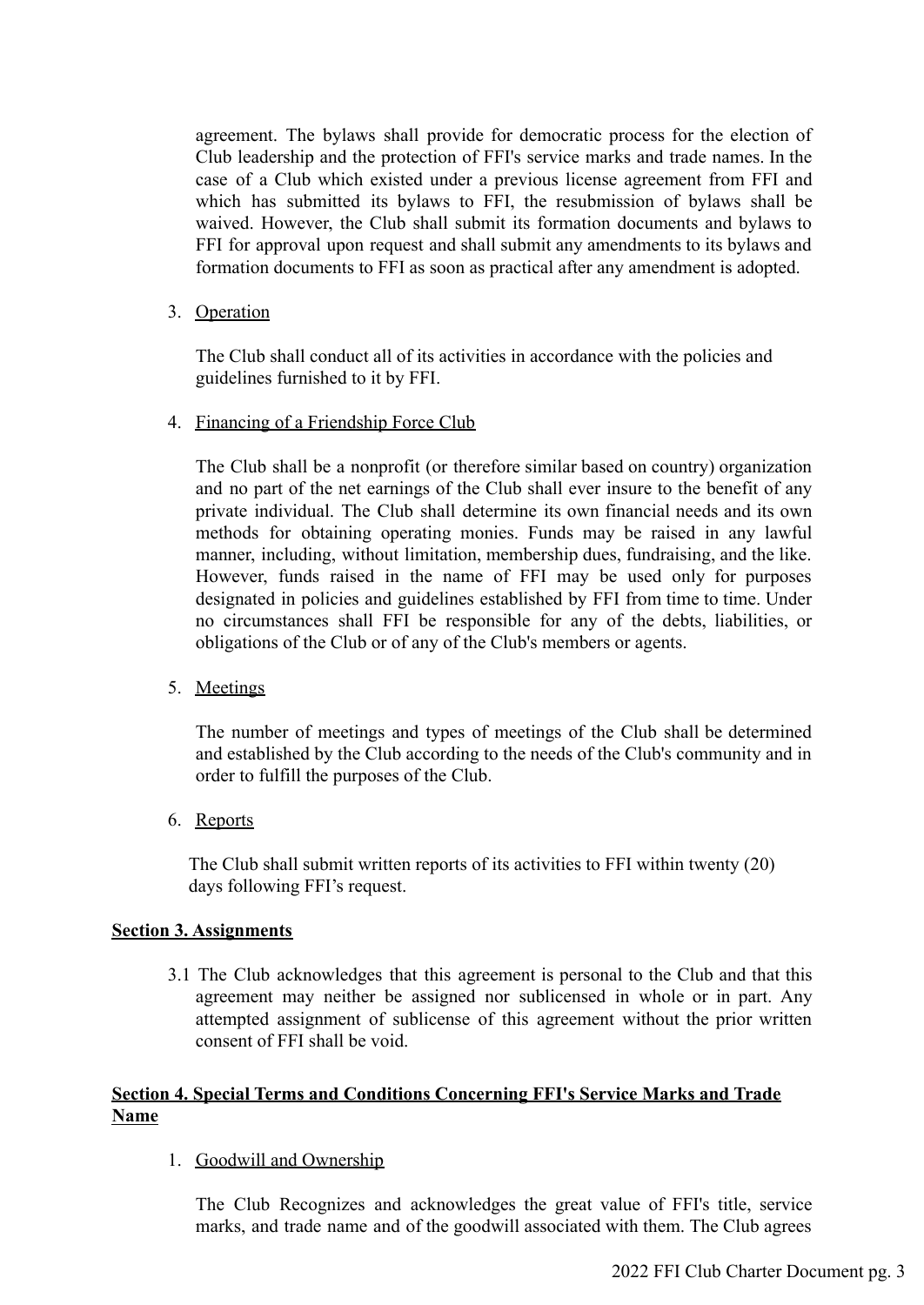to protect and promote such title and goodwill. Furthermore, the Club agrees that it will not attack the title of FFI or any rights of FFI to FFI's service marks or trade name or the validity of this agreement during the term of this agreement, or thereafter.

#### 2. Use of Service Marks and Trade Name

The Club shall comply with the instructions of FFI with respect to the manner in which FFI's service marks and trade name shall be used and shall also comply with all instructions of FFI as to form, style, and content of all stationery, advertisements and promotional, educational, or other material which is used by the Club and which bears FFI's service marks or trade name. The Club shall not at any time adopt or use any word or mark which is similar, or bears any resemblance to any of FFI's service marks or trade name without the express written permission of FFI.

#### 3. No Warranty

FFI does not warrant that its service marks or trade name are valid or that any registration thereof will not be contested.

#### 4. Defense of Service Marks and Trade Name

The Club shall promptly notify FFI of all claims by any other person relating to the use of trade name or service marks. FFI shall have the right, but not the obligation, to defend or otherwise dispose of any such claims, and the Club shall cooperate fully in such defense. The Club shall not be liable for the payment of any such claim or the payment of defense costs unless the claim arises from a use of the service marks or trade name by the Club in a manner not authorized by FFI.

#### 5. Infringement of Service Marks or Trade Name

The Club shall notify FFI whenever the Club shall obtain information that any of FFI's service marks or trade name are being infringed or otherwise used unlawfully by any person in the Club's community. The Club shall provide FFI with such details of the infringement or other unlawful use as are available through diligent effort. In such event, FFI shall have the right, but not the obligation to enforce its rights and the Club's rights concerning the infringement. FFI shall have the right within three (3) months after notice by the Club of infringement to commence and maintain an action to enjoin such infringement or other unlawful use, but shall not be obligated to commence such an action. Such net monetary damages as may be recovered by FFI in any such action (after deduction of all costs and expenses of such litigation incurred by FFI) shall be apportioned equitably between FFI and the Club, in FFI's sole discretion. In the event FFI fails to bring any such action within three (3) months after notice of infringement, the Club may bring a suit in its own behalf and at its own expense upon giving FFI (30) days written notice of such intention. In the event any such action is brought by the Club, the Club shall be entitled to retain any monetary damages that may be awarded, but the Club shall not otherwise be entitled to any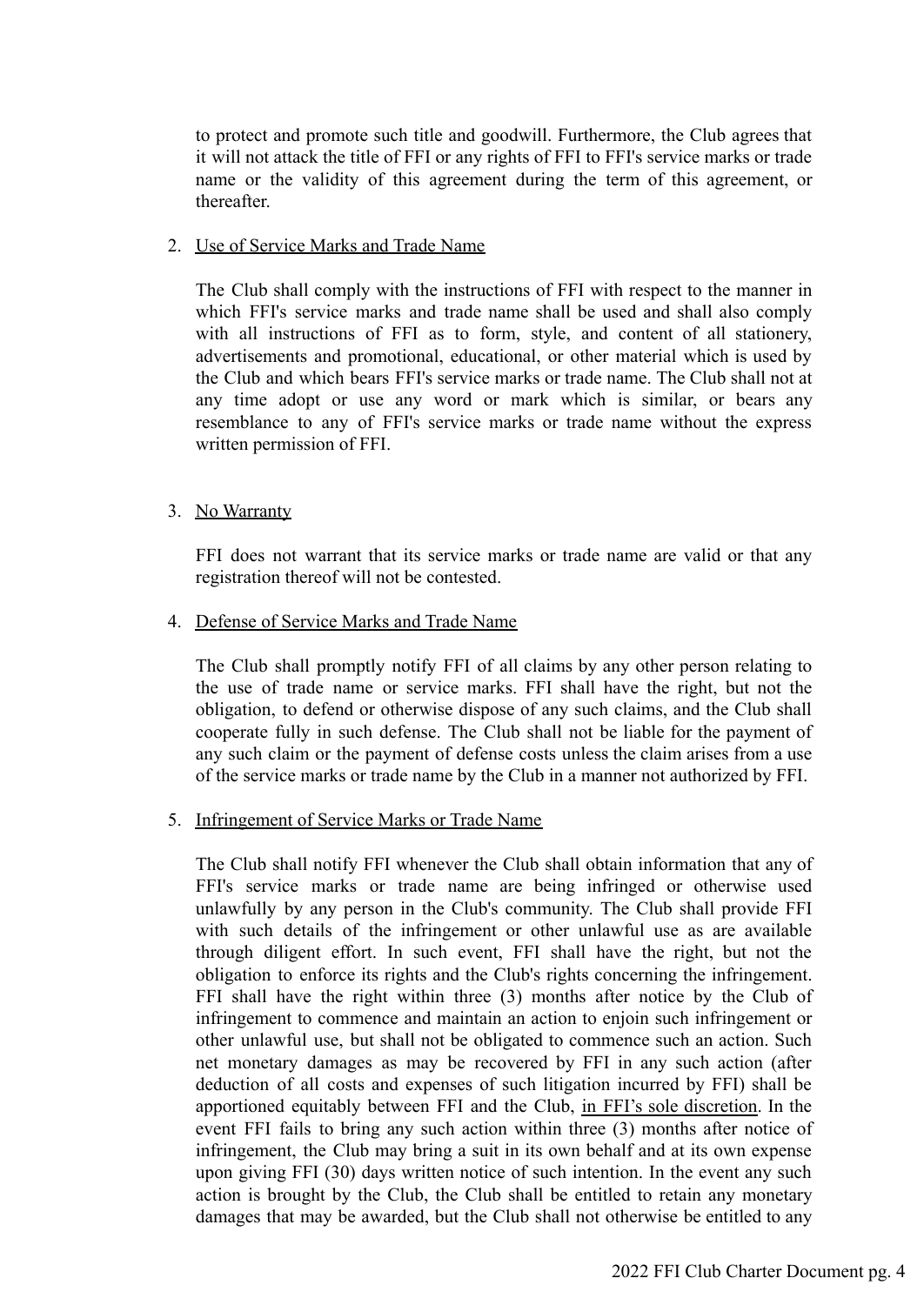right to FFI's service marks or trade name in excess of the rights granted by this agreement.

## **Section 5. Authority to Conduct a Journey**

5.1 The Club shall have no authority to conduct a Journey under FFI's service marks or trade name unless the Club has been granted permission by FFI to conduct the specific Journey, which Journey shall be conducted in compliance with FFI's most current policies. Failure to comply with this section can lead to FFI sanctions up to, and including, the revocation of a Club's charter.

### **Section 6. Miscellaneous**

1. Term

This agreement shall be effective on the date first written above and shall continue for a period of one (1) year unless otherwise terminated as provided herein. This agreement shall be automatically renewed for successive terms of one (1) year each unless terminated by either party as provided below. Either party may terminate this agreement by giving to the other party written notice. The termination date shall be effective upon the date of sending notice unless a later date is so specified in the notice.

## 2. Termination

Upon termination, all rights granted by FFI to the Club shall terminate immediately, and the Club shall promptly cease to use all papers, documents, or other materials bearing service marks or the trade name of FFI and shall cease to represent itself in any way as being a part of FFI.

In addition, in the event the Club is a corporation or other legal entity, upon termination of this agreement, the Club shall take immediate steps to dissolve itself under the provisions of applicable law. All assets of the Club shall be distributed to the Friendship Force International annual fund for use in continuing the mission of FFI, to a nonprofit organization or distributed according to applicable local law.

3. Notices

All notices, consents, requests, instructions, and other communications required or authorized to be given by either party to the other under this agreement shall be in writing and shall be deemed to have been given: (i) when delivered by hand, (ii) five (5) days after the date deposited in the official mail of the country where mailed, first class or airmail, postage prepaid, to the address shown below; or (iii) when transmitted by email to FFI Headquarters at  $\frac{\text{support}(a)}{\text{friendshipforce.org}}$ .

If to FFI: Friendship Force International, Inc. Attn: Club Charters 279 West Crogan Street

If to the Club: Email address of the Current Club President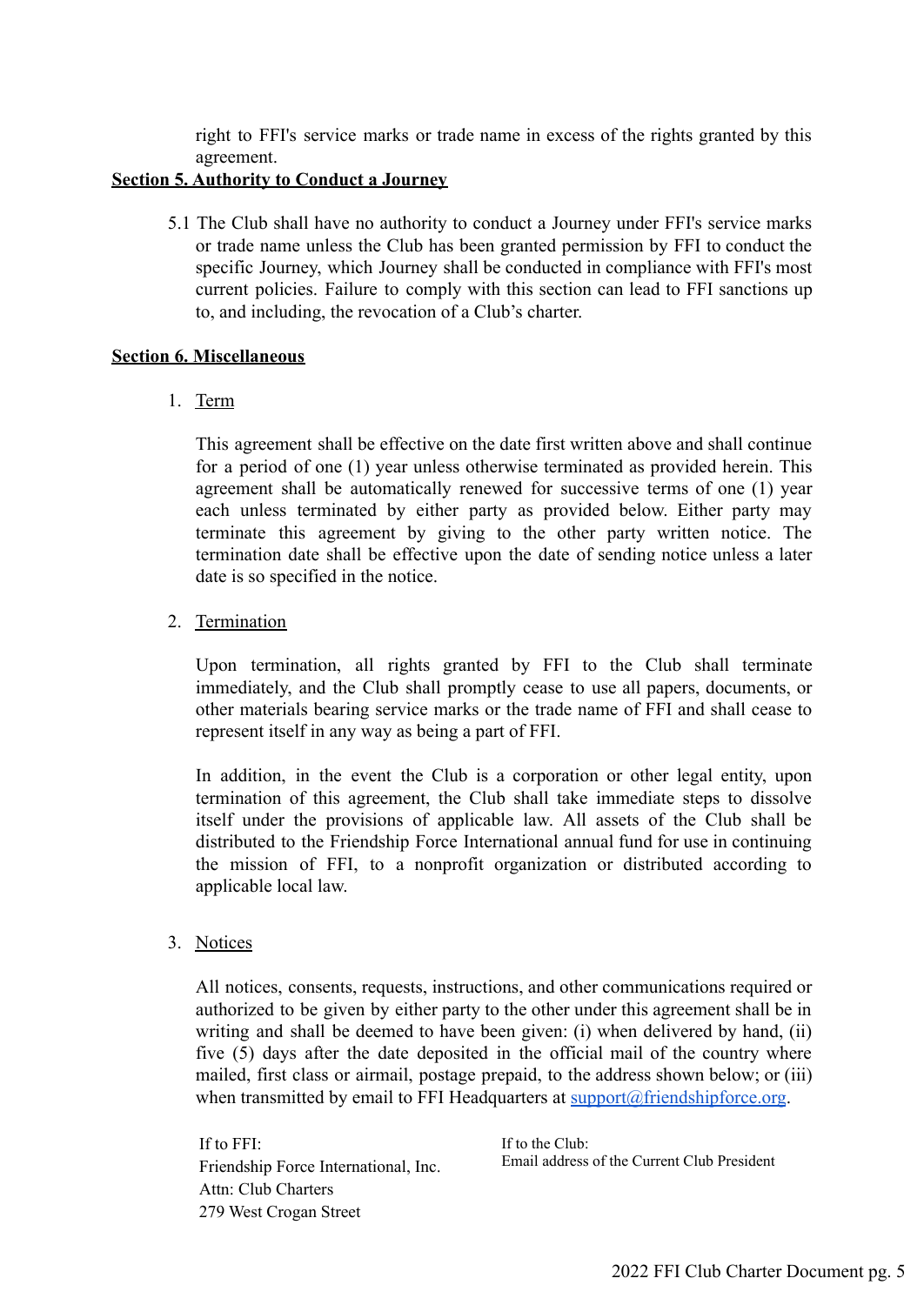Lawrenceville, GA 30046 USA

Either party may hereafter specify from time to time by notice to the other party given in the manner provided in this paragraph, a different address, email address than shown above, which shall be substituted accordingly.

## 4. Data Protection

The Club undertakes to process personal data in accordance with applicable data protection law. The Club shall ensure that personal data is processed only to the extent required to perform Friendship Force activities according to this charter. The Club shall not process personal data for any other purpose.

In this charter, personal data shall mean any information relating to an identified or identifiable natural person as defined by Article 4 no. 1 of the General Data Protection Regulation of the European Union (Regulation (EU) 2016/679) ("GDPR"). Processing shall have the meaning as defined in Article 4 no. 2 GDPR.

Where FFI processes personal data on its behalf that the Club has transmitted to FFI, FFI will inform the respective data subjects in accordance with Article 14 GDPR. Where FFI processes personal data on behalf of the Club, FFI and the Club will conclude a data processing agreement, using the model data processing agreement attached as Exhibit B. FFI will only process personal data on behalf of the Club according to the concluded data processing agreement.

Where the GDPR is applicable to the processing of personal data by the Club, the processing of personal data by the Club must comply with the GDPR. In particular, the Club must comply with the information obligations according to Articles 12 to 14 GDPR. Where the Club collects personal data from data subjects, the Club shall, at the time when personal data are obtained, inform the respective data subjects in accordance with Article 13 GDPR, using the model information sheet attached as Exhibit C.

## 5. Governing Law

Regardless of the place or nation of contracting, place of performance, or otherwise, this agreement and all amendments, modifications, or supplements hereto and the rights of the parties hereunder, shall be construed and governed by the laws of the State of Georgia, United States of America.

## 6. Applicable Court and Service of Process

Both parties agree that, in the event that any controversy or claim between the parties arising out of, or related to, this agreement, or its breach hereof, shall result in litigation, only the appropriate federal or state court in Atlanta, Georgia, U.S.A. shall have jurisdiction to hear and decide the dispute. The Club hereby waives personal service of process upon it and hereby consents that service may be made upon it by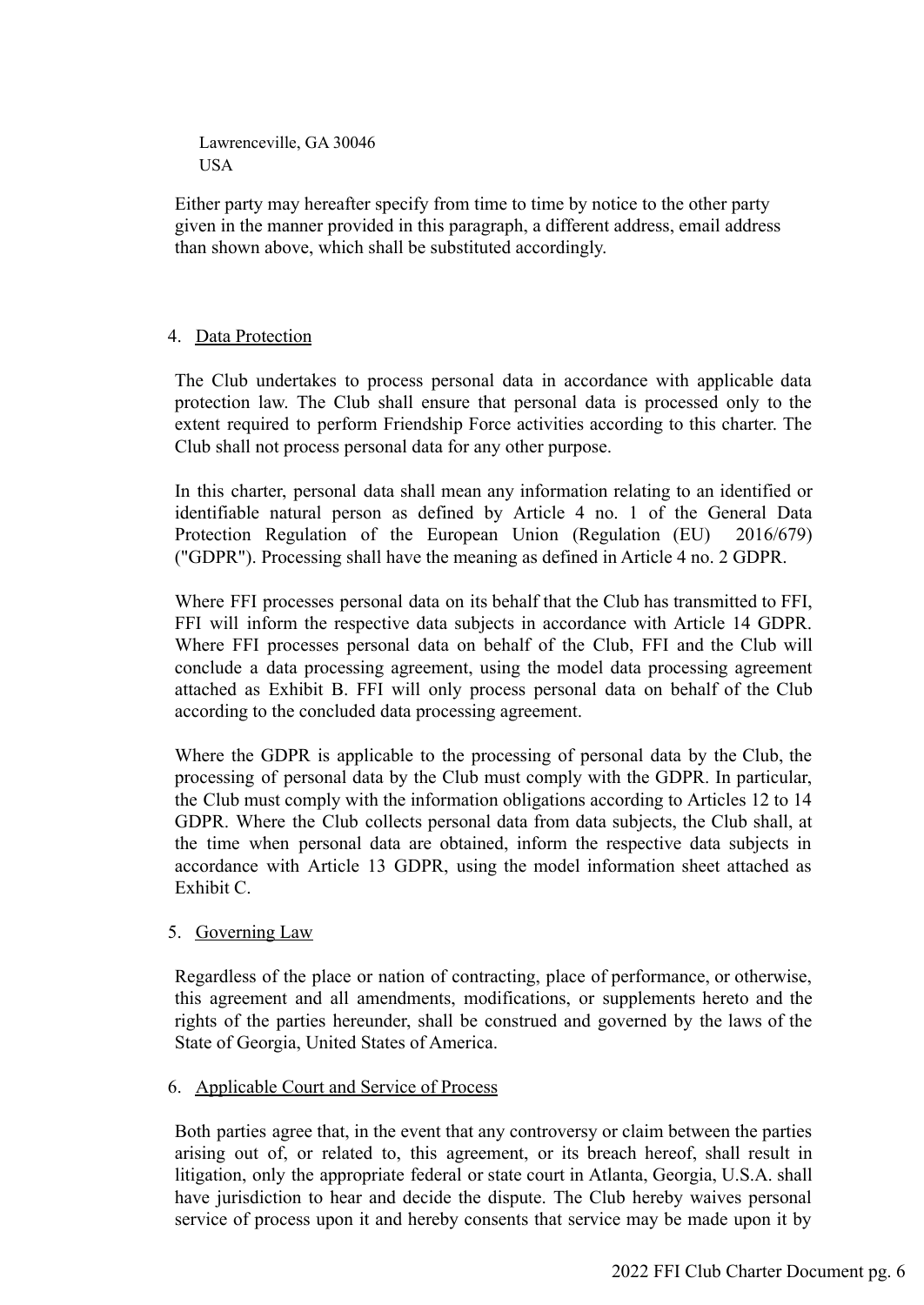any of the methods provided in Paragraph 7.3 of this agreement.

## 7. Non-waiver of Default

Any failure by either party, at any time, or from time to time, to enforce and require the strict keeping and performance of any of the terms and conditions of this agreement shall not constitute a waiver of any such terms or conditions and shall not affect or impair such terms and conditions in any way or the right of either party at any time to avail itself of such remedies as it has for any breaches of such terms and conditions.

#### 8. Official Language

In the event a copy of this agreement is translated into another language, the official version of this agreement shall be the English language version, which shall prevail in all instances.

## 9. Indemnity

The Club agrees to indemnify and hold harmless FFI, its directors and employees, of and from any and all claims, demands, losses, causes of action, damages, lawsuits, judgments, and costs (including attorneys' fees) arising from or related to the Club's breach of this Charter.

#### 10. Amendments

This agreement shall not be modified or amended in any manner except by a written instrument signed by an authorized representative of each party hereto.

#### 11. Non-agency Relationship

This agreement shall not be interpreted to make the Club, its directors, officers, or members an agent of FFI for any purpose. All persons used by the Club in connection with the performance of its activities shall be deemed to be the Club's employees, agents, or representatives, and none of them shall in any sense be considered to be employees, agents, or representatives of FFI.

#### 12. Severability

Each and every provision of this agreement is severable, and the invalidity of one or more provisions shall not in any way affect the validity of this agreement or any other provision hereof.

#### 13. Entirety of Agreement

This agreement shall constitute the entire agreement between the parties with respect to the subject matter addressed, and there are no agreements, understandings, covenants, conditions, or undertakings, oral or written, expressed or implied concerning such subject matter that are not merged or superseded by this agreement.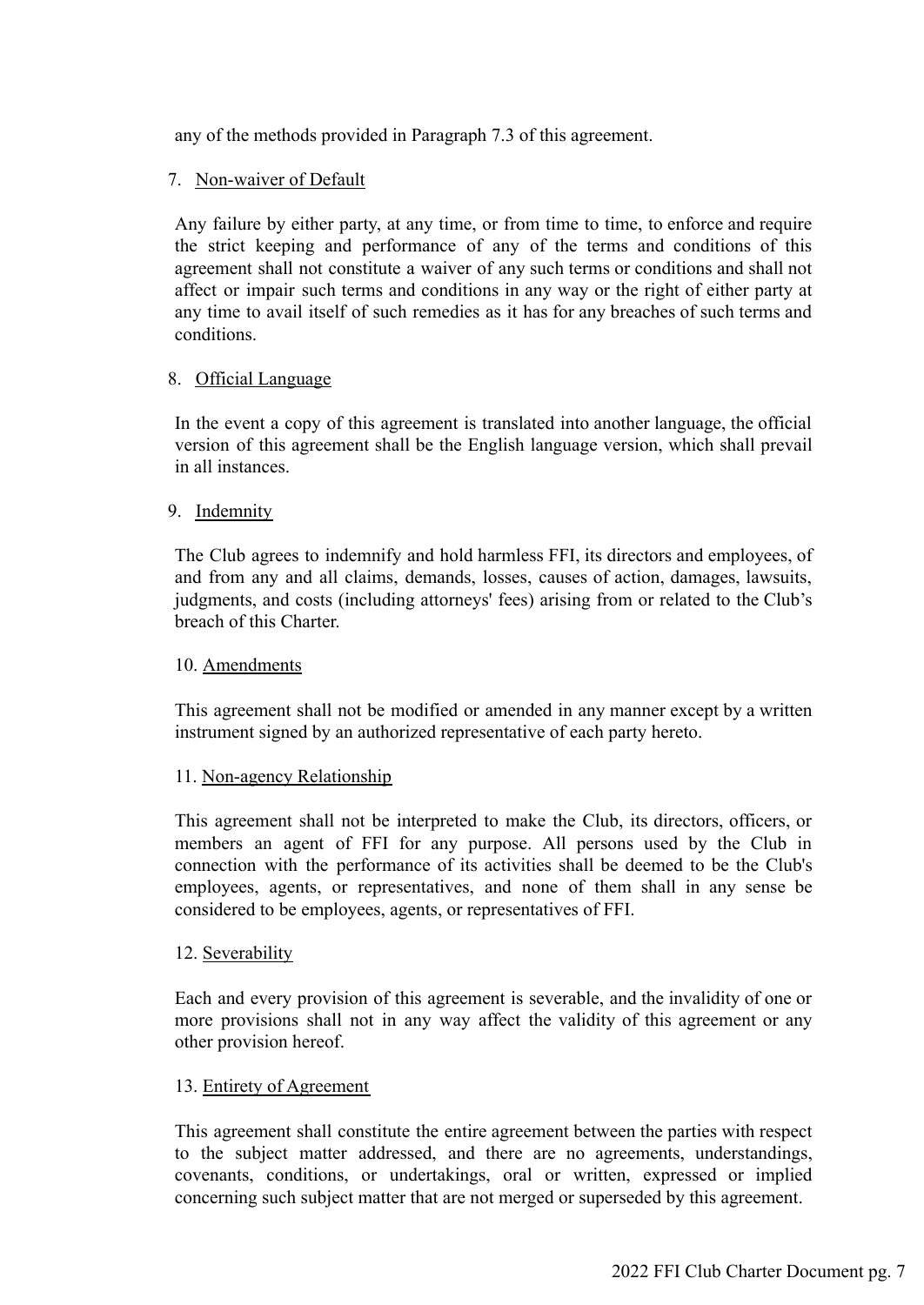#### 14. Captions

The captions or headings of the sections or other subdivisions hereof are inserted only as a matter of convenience or for reference and shall have no effect on the meaning of the provisions of this agreement.

#### 15. Injunctive Relief

The Club recognizes that failure to abide by the terms of this agreement may cause FFI damage for which monetary damages alone would be inadequate compensation. The Club therefore agrees that FFI shall have the right, in addition to other legal or equitable remedies, to obtain an injunction against the Club to prohibit or restrain any breach of this agreement by the Club, and to obtain specific performance of the Club's covenants and undertakings under this agreement.

This agreement is signed as of the date shown on the first page of this agreement by the respective duly authorized representatives of the parties.

FRIENDSHIP FORCE INTERNATIONAL, INC.

Quemix Drook

Jeremi Snook, CEO and President

Title: Club Charters

BY:

THE FRIENDSHIP FORCE OF Western Michigan BY: Jerry Potratz Title: President

#### **EXHIBIT A**

- 1. Trade Name Friendship Force International
- 1. Service Mark (United States Patent and Trademark Office Registration No. #5389761). Information for how to use this Trademarked Logo may be found on the FFI website.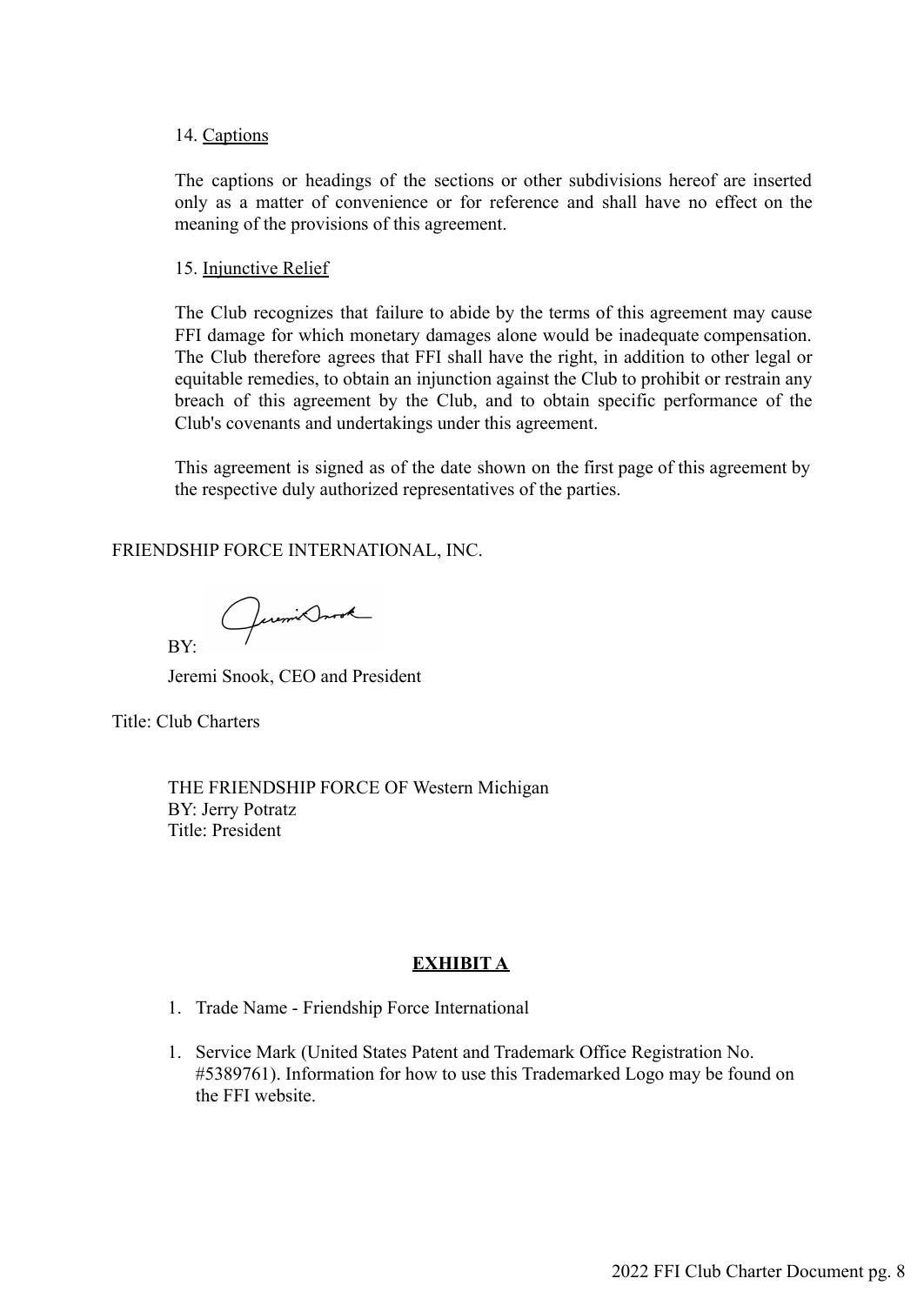## **EXHIBIT B**

## **Data Processing Agreement**

between:

(1) The Friendship Force of Western Michigan

jerrypotratz@hotmail.com

– hereinafter referred to as "**Controller**" –

(1) Friendship Force International Inc., 279 West Crogan Street, Lawrenceville, GA 30046 – hereinafter referred to as "**Processor**" –

The parties listed in no. (1) and (2) above are also referred to collectively as the "**Parties**" and each as a "**Party**".

## **Preamble:**

Processor Processes Personal Data on behalf of Controller in the context of the performance of the charter entered into by the Parties on [date]. The obligations of the Parties in relation to Processor's Processing of Personal Data on behalf of Controller are specified in this Data Processing Agreement.

The duration and the purpose of Processing, the type of Personal Data and the categories of Data Subjects concerned are listed in Appendix 1 to this Data Processing Agreement.

## **1. Definitions**

In this Data Processing Agreement, the following terms shall have the following meanings:

**"Controller"**, **"Data Subject"**, **"Personal Data Breach"**, **"Processor"** and **"Processing"** shall have the meaning as defined in the GDPR.

**"Data Protection Laws"** shall mean the data protection laws of the country in which Controller is established, including, where applicable, the GDPR.

"**DP Losses**" means all liabilities, including:

- a) costs (including legal costs);
- a) claims, demands, actions, settlements, charges, procedures, expenses, losses and damages (whether material or non-material, and including for emotional distress);
- b) to the extent permitted by applicable law: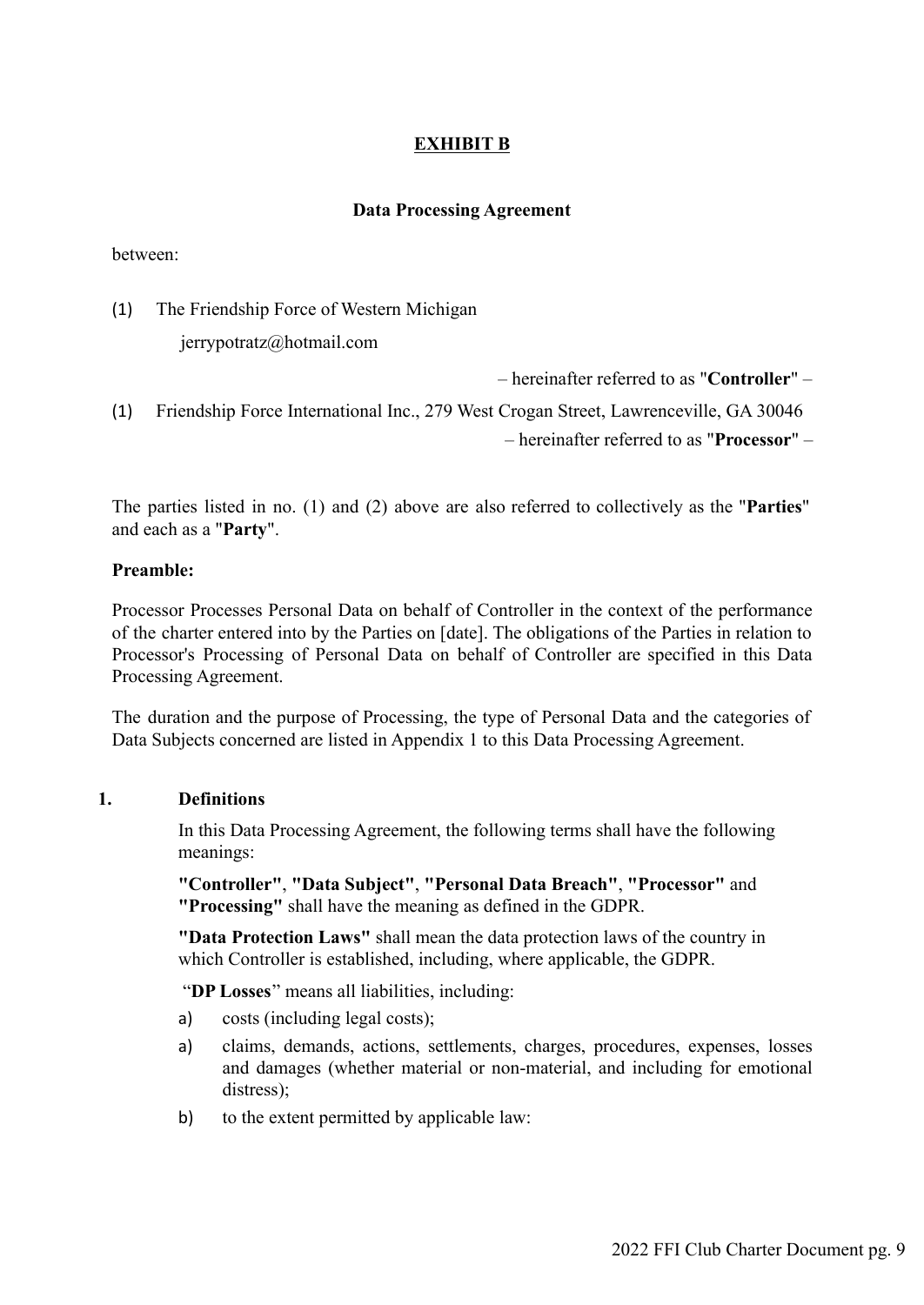- i) administrative fines, penalties, sanctions, liabilities or other remedies imposed by a data protection authority or any other relevant regulatory authority;
- ii) compensation to a Data Subject ordered by a data protection authority to be paid by Processor;
- iii) the costs of compliance with investigations by a data protection authority or any other relevant regulatory authority.

**"GDPR"** shall mean the Regulation (EU) 2016/679 of the European Parliament and of the Council of 27 April 2016 on the protection of natural persons with regard to the processing of personal data and on the free movement of such data, and repealing Directive 95/46/EC (General Data Protection Regulation).

**"Personal Data"** shall mean any information relating to an identified or identifiable natural person as defined by the GDPR.

**"Privacy Shield"** shall mean the EU-US Privacy Shield framework for transatlantic exchanges of personal data for commercial purposes between the European Union and the United States, which was adopted by the European Commission on 12 July 2016 (Decision 2016/1250/EU) and became operational on 1 August 2016.

**"Standard Contractual Clauses"** shall mean the standard contractual clauses for the transfer of personal data from a data controller in the European Economic Area to processors established in third countries in the form set out in the Annex of the European Commission Decision 2010/87/EU.

#### **Scope of Contract and Distribution of Responsibilities**

The Parties agree that, for Processing Personal Data by the Processor on behalf of the Controller, the Parties shall be Controller and Processor.

Processor shall Process Personal Data only on behalf of Controller and at all times only in accordance with this Data Processing Agreement, especially Appendix 1.

Each Party shall be responsible for complying with its respective obligations as Controller and Processor under Data Protection Laws.

### **2. Processing Instructions**

Processor will Process Personal Data in accordance with Controller's instructions. This Data Processing Agreement contains Controller's initial instructions to Processor. The Parties agree that Controller may communicate any change in its initial instructions to the Processor by way of written notification to the Processor and that Processor shall abide by such instructions. The Processor shall maintain an accurate record of all such individual instructions.

For the avoidance of doubt, any instructions that would lead to Processing outside the scope of this Data Processing Agreement (e.g. because a new Processing purpose is introduced) will require a prior agreement between the Parties*.*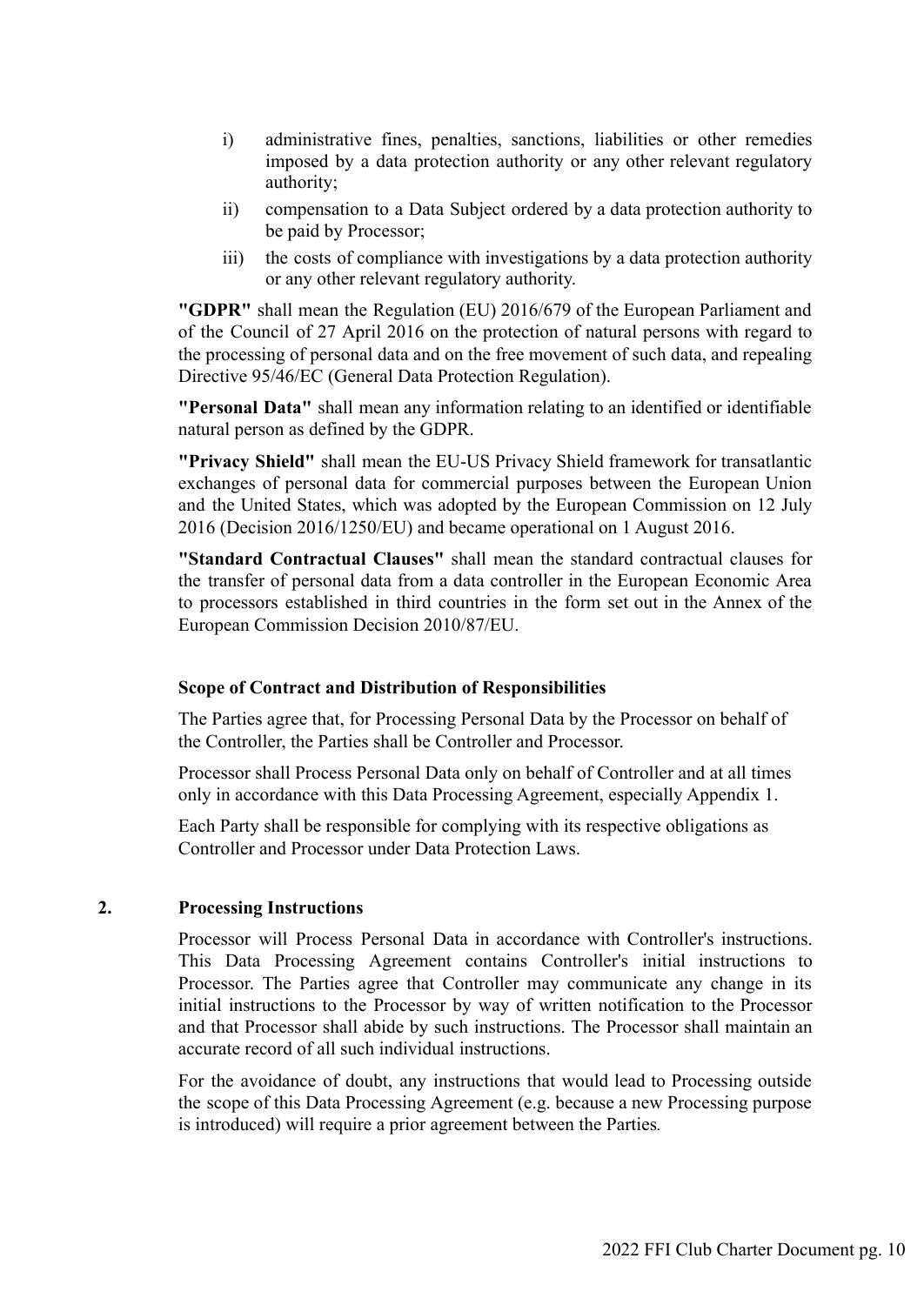Where instructed by Controller, Processor shall correct, delete or block Personal Data.

Processor shall immediately inform the Controller in writing if, in Processor's opinion, an instruction infringes Data Protection Laws.

Processor shall not be liable for any DP Losses arising from or in connection with any failure of Processor to inform Controller or any Processing in accordance with Controller's instructions.

#### **3. Processor Personnel**

Processor will restrict its personnel from Processing Personal Data without authorisation. Processor will impose appropriate contractual obligations upon its personnel, including relevant obligations regarding confidentiality, data protection and data security.

#### **4. Disclosure to Third Parties; Data Subjects Rights**

Processor will not disclose Personal Data to any third party (including any government agency, court, or law enforcement) except with written consent from Controller or as necessary to comply with applicable mandatory laws. If Processor is obliged to disclose Personal Data to a law enforcement agency or third party, Processor agrees to give Controller reasonable notice of the access request prior to granting such access, to allow Controller to seek a protective order or other appropriate remedy to the extent such notice is legally admissible.

In case Controller receives any request or communication from Data Subjects which relates to the Processing of Personal Data ("**Request**"), Processor shall provide the Controller with cooperation, information and assistance ("**Assistance**") in relation to any such Request where instructed by Controller.

Where Processor receives a Request, Processor shall (i) not directly respond to such Request, (ii) notify Controller of such Request, and (iii) provide Assistance according to further instructions from Controller.

### **1. Technical and Organizational Measures**

Processor shall implement and maintain appropriate technical and organizational security measures to ensure that Personal Data is Processed according to this Data Processing Agreement, to provide Assistance and to protect Personal Data against a Personal Data Breach ("**TOMs**"). Such measures shall include the measures set out in Appendix 2

Processor shall document the implemented TOMs and shall provide Controller with such documentation upon request including, where available, any certifications such as an ISO 27001 certification.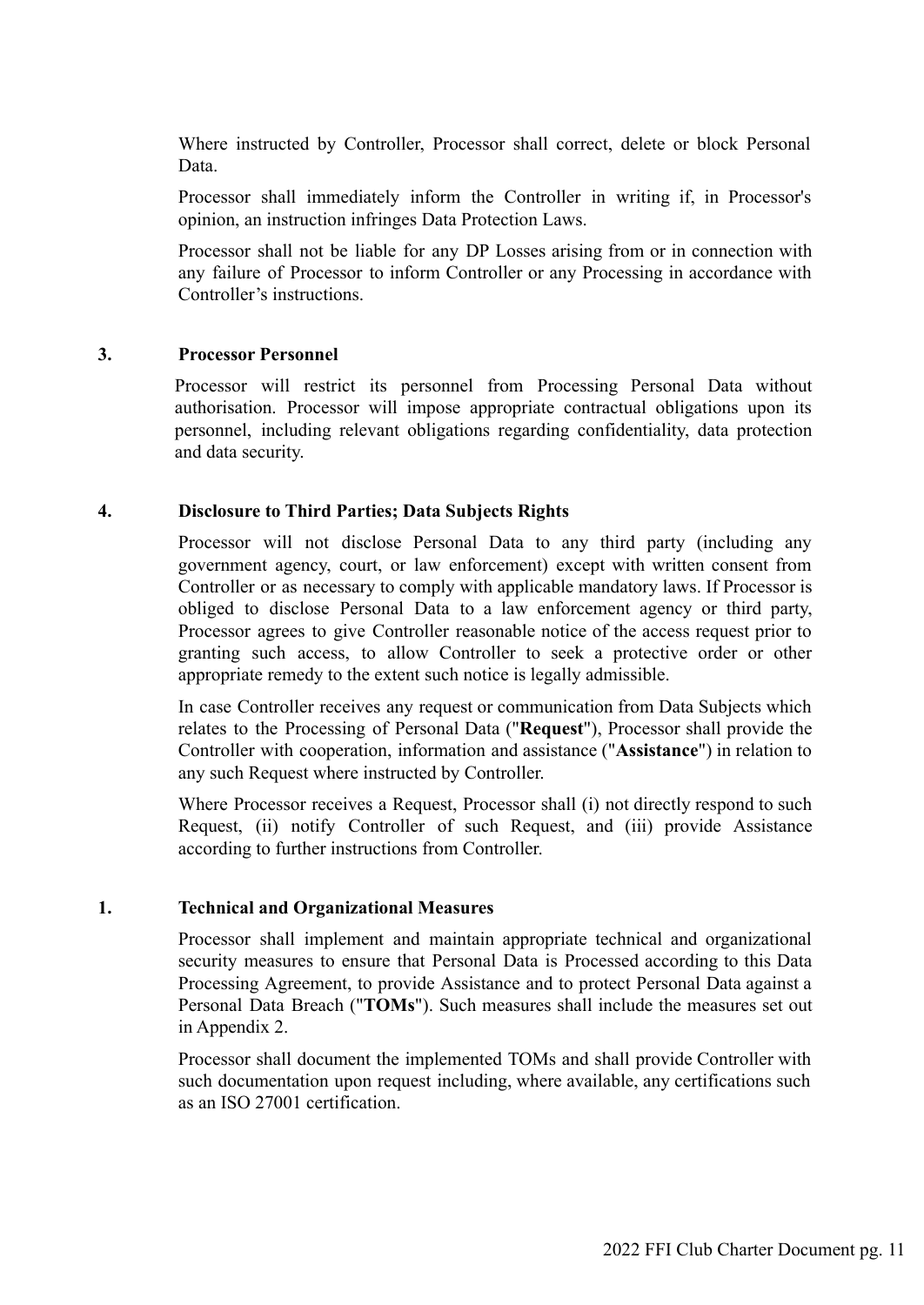## **6. Assistance with Data Protection Impact Assessment**

Where a Data Protection Impact Assessment ("**PIA**") is required under applicable Data Protection Laws for the Processing of Personal Data, Processor shall provide upon request to Controller any information and assistance reasonably required for the PIA and assistance for any communication with data protection authorities, where required, unless the requested information or assistance is not pertaining to Processor's obligations under this Data Processing Agreement.

## **2. Information Rights and Audit**

Processor shall*,* in accordance with Data Protection Laws*,* make available to Controller on request in a timely manner such information as is reasonably required to demonstrate compliance by Processor with its obligations under Data Protection Laws.

Processor shall, upon reasonable notice, allow for and contribute to on-site inspections of the Processor's Processing of Personal Data, as well as the TOMs (including data Processing systems, policies, procedures and records), during regular business hours and with minimal interruption to Processor's business operations. Such on-site inspections are conducted by the Controller, its affiliates or an independent third party on Controller's behalf that is subject to reasonable confidentiality obligations.

Processor will immediately refer to Controller any requests received from national data protection authorities that relate to the Processor's Processing of Personal Data.

Processor undertakes to cooperate with Controller in its dealings with national data protection authorities and with any audit requests received from national data protection authorities. Controller shall be entitled to disclose this Data Processing Agreement or any other documents (including contracts with subcontractors) that relate to the performance of its obligations under this Data Processing Agreement (commercial information has to be removed).

## **3. Personal Data Breach Notification**

In respect of any Personal Data Breach (actual or reasonably suspected), Processor shall:

Notify Controller of a Personal Data Breach involving Processor or a subcontractor without undue delay:

Arovide reasonable information, cooperation and assistance to Controller in relation to any action to be taken in response to a Personal Data Breach under Data Protection Laws, including regarding any communication of the Personal Data Breach to Data Subjects and national data protection authorities.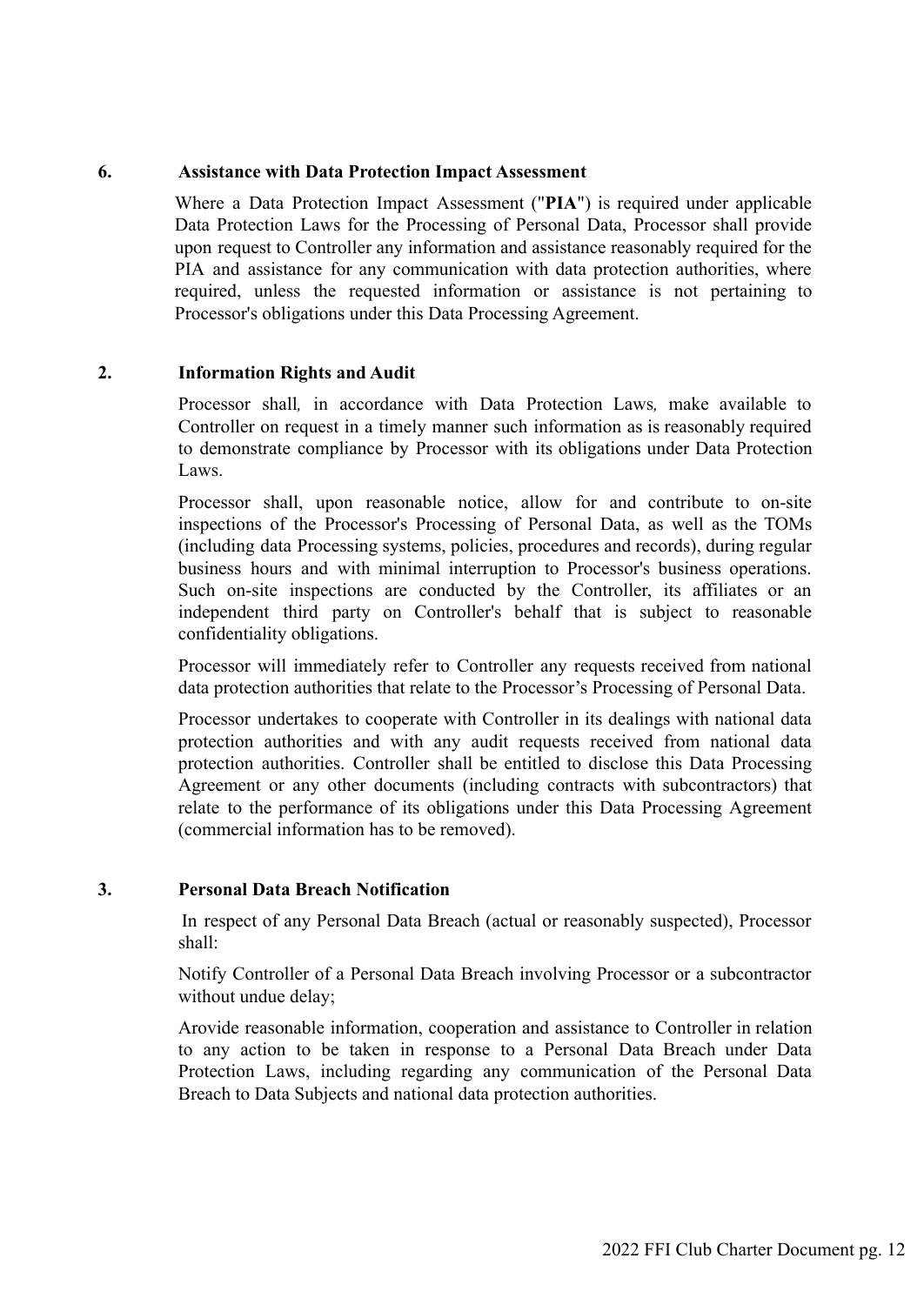### **9. Subcontracting**

Controller hereby declares its explicit prior approval of Processor's use of subcontractors as subprocessors (including, but not limited to, freelancers or other self-employed individuals). The subcontractors initially used by the Processor shall be indicated in Appendix 1 No. 6.

Where Processor subcontracts its obligations and rights under this Data Processing Agreement it shall do so only by way of a binding written contract with the subcontractor which imposes essentially the same obligations according to Art. 28 GDPR especially with regard to instructions and TOMs on the subcontractor as are imposed on Processor under this Data Processing Agreement.

Processor shall provide the name and address of the subcontractor. Processor must furthermore ensure that he has carefully selected the subcontractor with particular regard for the suitability of the subcontractor's TOMs. Controller must in particular have the right to perform inspections on site at the subcontractor's premises, or to have a third party perform them.

Where the subcontractor fails to fulfil its data protection obligations under the subcontracting agreement, Processor shall remain fully liable to Controller for the fulfilment of its obligations under this Data Processing Agreement and for the performance of the subcontractor's obligations.

#### **1. International Data Transfers**

The Controller consents to the international transfer of Personal Data in Appendix 1 No. 5 to a country which is not an EU country or an international organization. For this, the following applies unless explicitly agreed otherwise by the Parties in an Appendix:

- a) The Standard Contractual Clauses will apply to Personal Data originating from Controller (who, for the purposes of the Standard Contractual Clauses shall be deemed the "Data Exporter") that is Processed by Processor (who, for the purposes of the Standard Contractual Clauses shall be deemed the "Data Importer") or by Processor's subcontractor outside of the EU. If there is any conflict between the Standard Contractual Clauses and this Data Processing Agreement, the Standard Contractual Clauses shall prevail.
- b) The Standard Contractual Clauses shall be replaced by new standard contractual clauses adopted pursuant to Art. 46 (2) c) or d) GDPR.
- c) If and as long as the country where Personal Data is transferred to is a country which is subject to an adequate decision according to Art. 25 (6) of Directive 95/46/EC or Article 45 (3) GDPR, no Standard Contractual Clauses are required. Once the adequate decision is repealed or suspended, a) and b) shall automatically apply. This section c) shall not apply to transfers of Personal Data to a recipient that is certified under the Privacy Shield.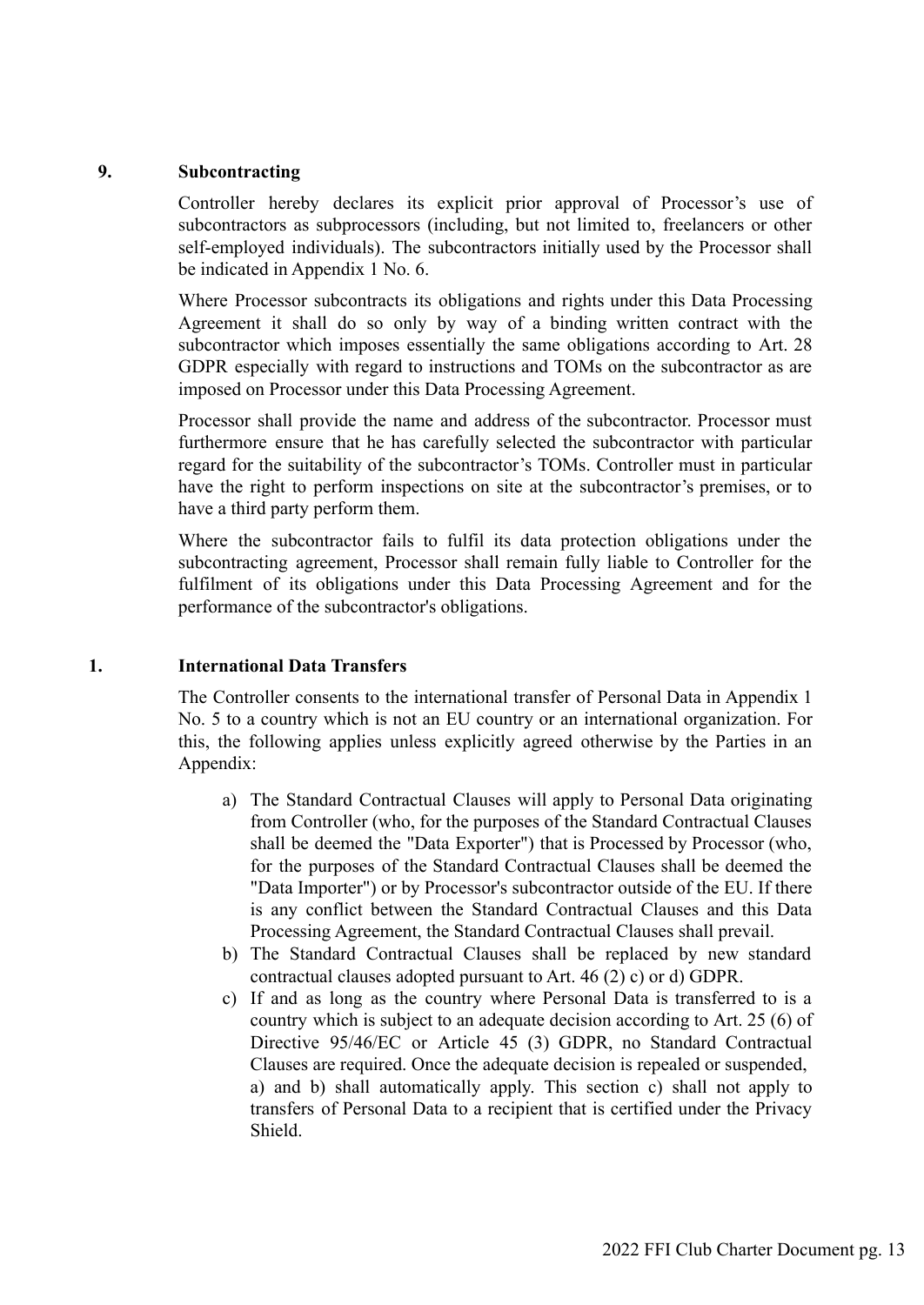## **11. Term and Termination**

This Data Processing Agreement becomes effective upon signature. It shall continue to be in full force and effect as long as Processor Processes Personal Data on behalf of Controller.

Each Party may terminate this Data Processing Agreement for cause, at any time upon reasonable notice or without notice, as selected by the Party, if the other Party is in material breach of the terms of this Data Processing Agreement.

## **2. Liability and Indemnity**

Controller shall indemnify and keep indemnified Processor in respect of all DP Losses suffered or incurred by, or awarded against or agreed to be paid by Processor, arising from or in connection with:

- a) any non-compliance by Controller with Data Protection Laws;
- a) any breach by Controller of its data protection obligations under this Data Processing Agreement; or
- b) any Processing carried out by Processor or a Sub-Processor pursuant to an instruction of Controller.

Processor shall be liable for DP Losses caused by Processing of Protected Data only to the extent directly resulting from Processor's failure to comply with its obligations as Data Processor under Data Protection Laws, or Processor acting outside or contrary to the Processing Instructions (subject to clause 3.5).

## **3. Deletion or Return of Personal Data**

Processor shall without undue delay, at the written request of the Controller, securely delete or return all Personal Data to the Controller in hardcopy or electronic form after the end of the provision of the relevant services related to the Processing and securely delete existing copies (unless storage of any data is required by applicable law).

#### **4. Miscellaneous**

In case of any conflict, the provisions of this Data Processing Agreement shall take precedence over the provisions of any other agreement between the Parties.

Where this Data Processing Agreement requires a "written notice" such notice can also be communicated per email to the other Party.

Any supplementary agreements or amendments to this Data Processing Agreement must be made in writing and signed by both Parties.

Should one or more provisions of this Data Processing Agreement be or become invalid or unenforceable, this shall not affect the validity and enforceability of the remaining provisions of this Data Processing Agreement. The same shall apply if the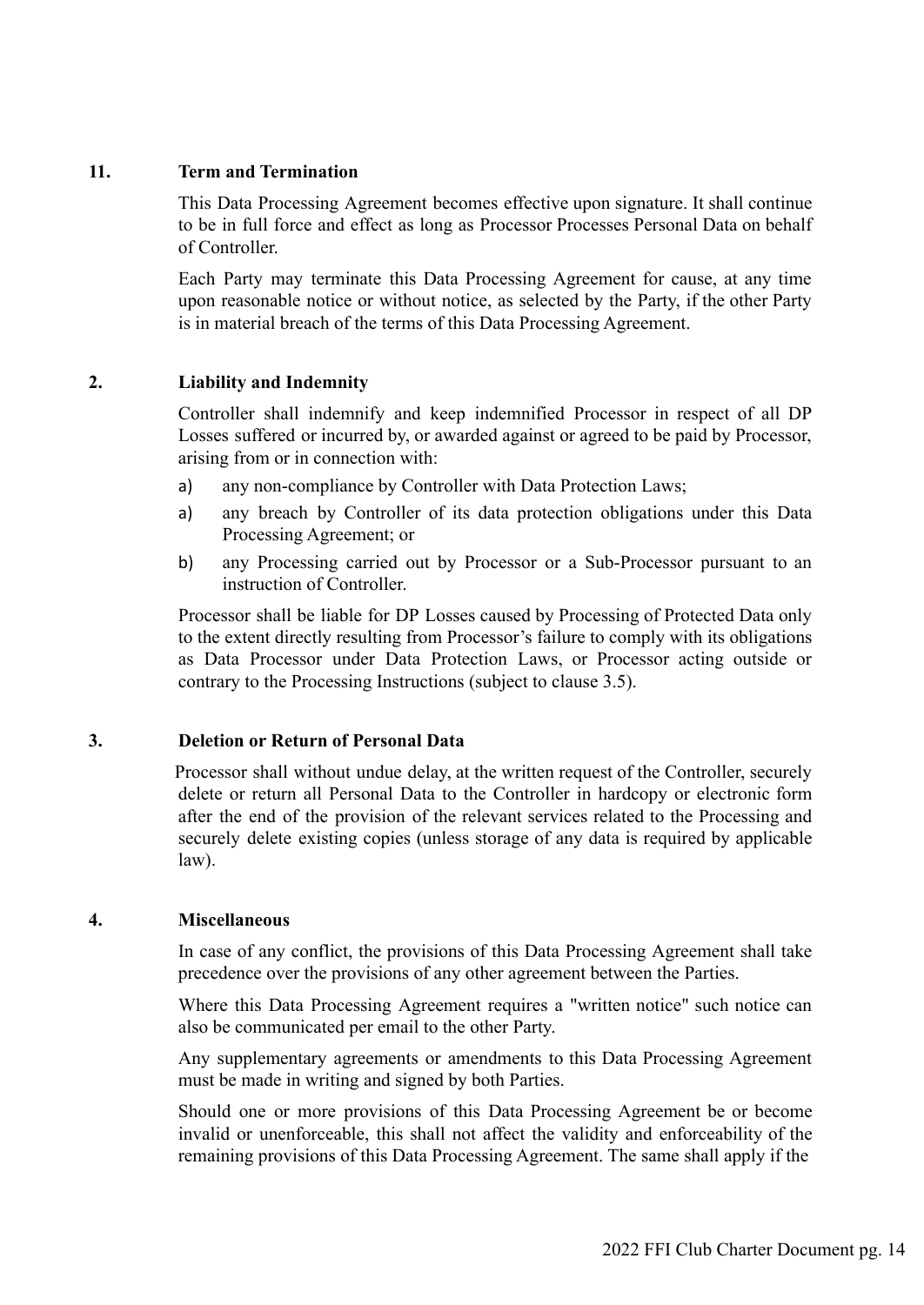Data Processing Agreement does not contain an essential provision. In place of the invalid or unenforceable provision, or to fill a contractual lacuna, such valid and enforceable provision shall apply which reflects as closely as possible the commercial intention of the Parties as regards the invalid, unenforceable or missing provision. This Data Processing Agreement shall be governed by United States law. The sole place of jurisdiction shall be **Atlanta, Georgia, United States.**

#### **SIGNATURES**

Date: 3/15/2022 Date: 3/15/2022

Jerry Potratz

(Name of Controller)

(FFI / Processor)

The Friendship Force of Western Michigan (Club Name)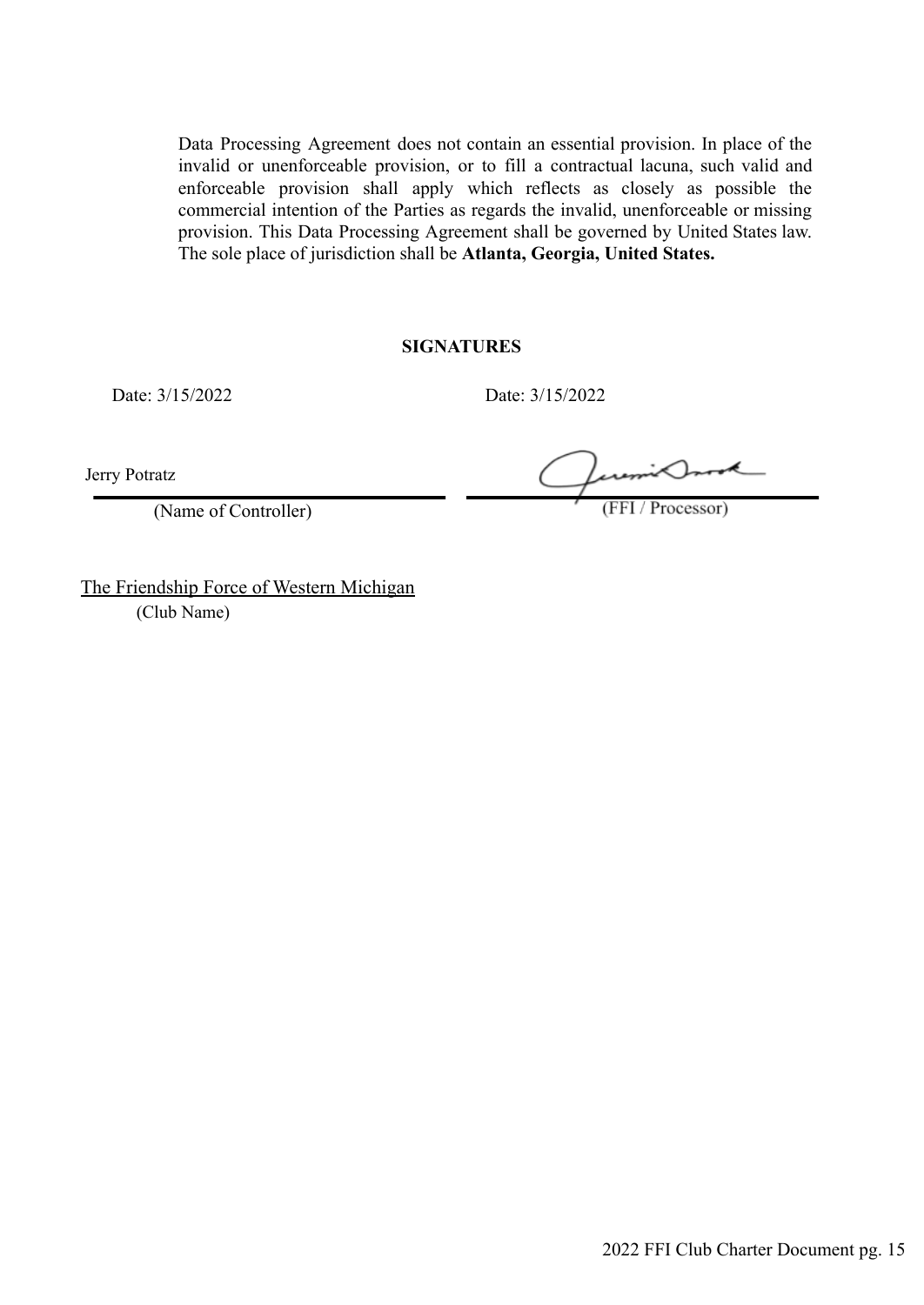## **APPENDIX 1**

## **Description of Processing**

## **15. Processing Operations**

The Personal Data transferred will be subject to the following Processing activities:

We use information to provide, analyze, administer, enhance and personalize our services and marketing efforts, to process your registration, your orders and your payments, and to communicate with you on these and other topics. For example:

We may send you email communications and other information that may be of interest to you from FFI. Our current email communications include a quarterly company newsletter, monthly catalog updates, periodic eFlyers and Journey Coordinator Invitations.

If you are a member of a specific Club, we may communicate membership information to leadership from noted Club.

## **16. Data Subjects**

The Personal Data transferred concern the following categories of Data Subjects:

Current members, prior/lapsed members, prospects who have expressed interest in communications via website or other lead source

## **17. Categories of Data**

The Personal Data transferred concern the following categories of data:

Name, address, email address, telephone number, credit card information, membership-specific information, reporting data related to interaction with email communications and implicit/explicit communication preferences, website engagement metrics

#### **1. Special Categories of Data such as Health Data (if applicable)<sup>1</sup>**

The Personal Data transferred concern the following Special Categories of Data:

Data is categorized into audiences for specific communications/uses based upon membership status (current member, former member, lapsed member, prospect)

<sup>&</sup>lt;sup>1</sup> Cf. Article 9 GDPR for definition of Special Categories of Personal Data: Personal data revealing racial or ethnic origin, political opinions, religious or philosophical beliefs, or trade-union membership, and the processing of genetic data, biometric data for the purpose of uniquely identifying a natural person, data concerning health or data concerning a natural person's sex life or sexual orientation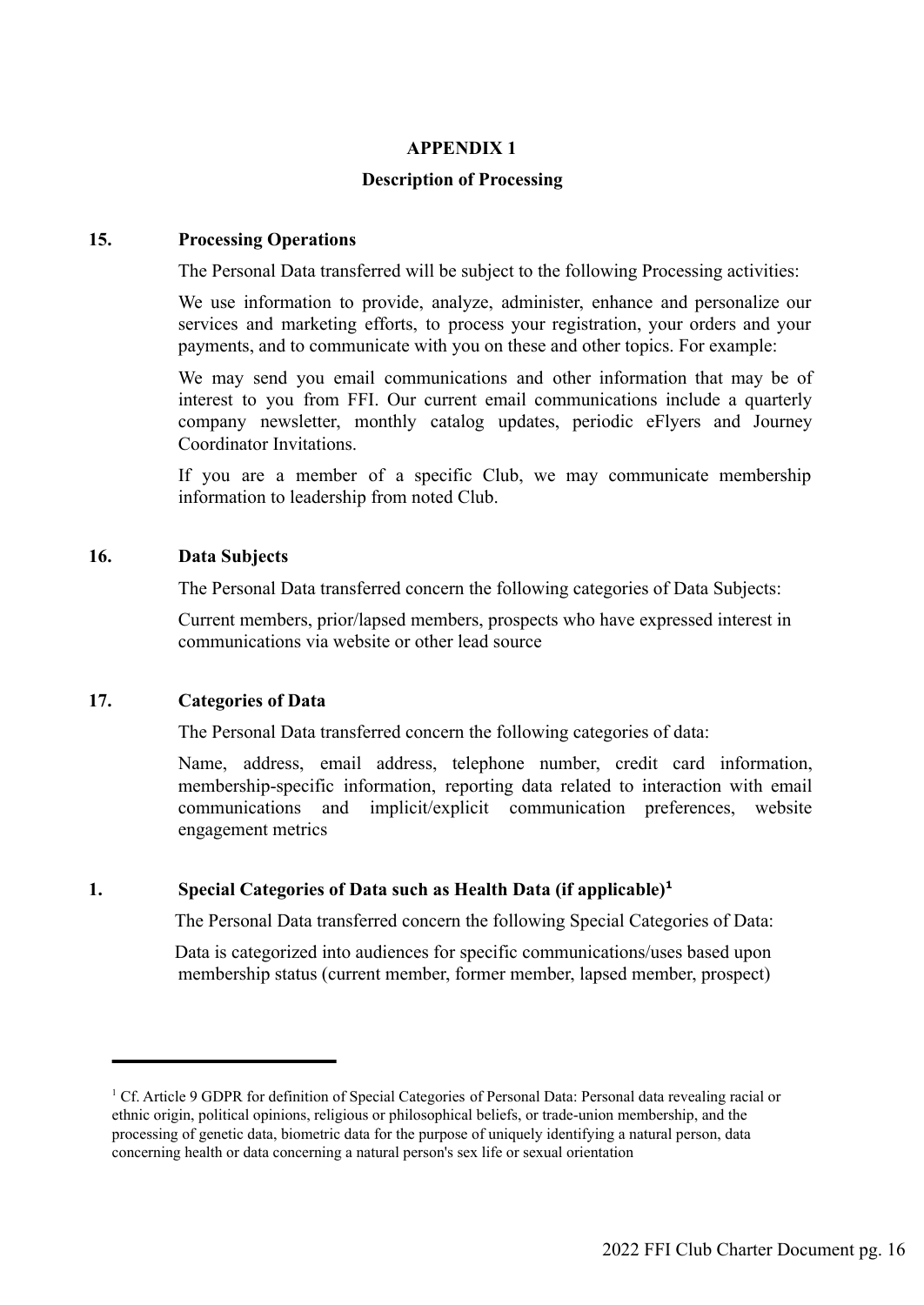#### **19. International Transfer**

According to No. 11 of the Data Processing Agreement, the Controller consents to the transfer of Personal Data to recipients in all countries where FFI clubs exists and Journeys take place outside the EU/EEA/Switzerland.

#### **5. Subcontracting**

A list of subcontractors can be made available by request by emailing [support@friendshipforce.org](mailto:support@friendshipforce.org)

## **6. Contact Persons**

Questions and notices of Processor under Data Processing Agreement shall be addressed to:

| <b>Club Name</b>    |  |
|---------------------|--|
| Controller Address_ |  |
| Email               |  |

Questions and notices of Controller under Data Processing Agreement shall be addressed to:

Friendship Force International / Processor

400 West Peachtree St. NW, Suite #4-980, Atlanta, GA, USA 30308

[support@friendshipforce.org](mailto:support@friendshipforce.org)

## **1. Technical and Organizational Security Measures**

The technical and organizational security measures are set out in Appendix 2 to the Data Processing Agreement.

**1. If the EU Standard Contractual Clauses**

#### **apply: Data Exporter**

The Data Exporter is the entity identified as "Controller" in the Data Processing Agreement.

#### **Data Importer**

The Data Importer is the entity identified as "Processor" in the Data Processing Agreement.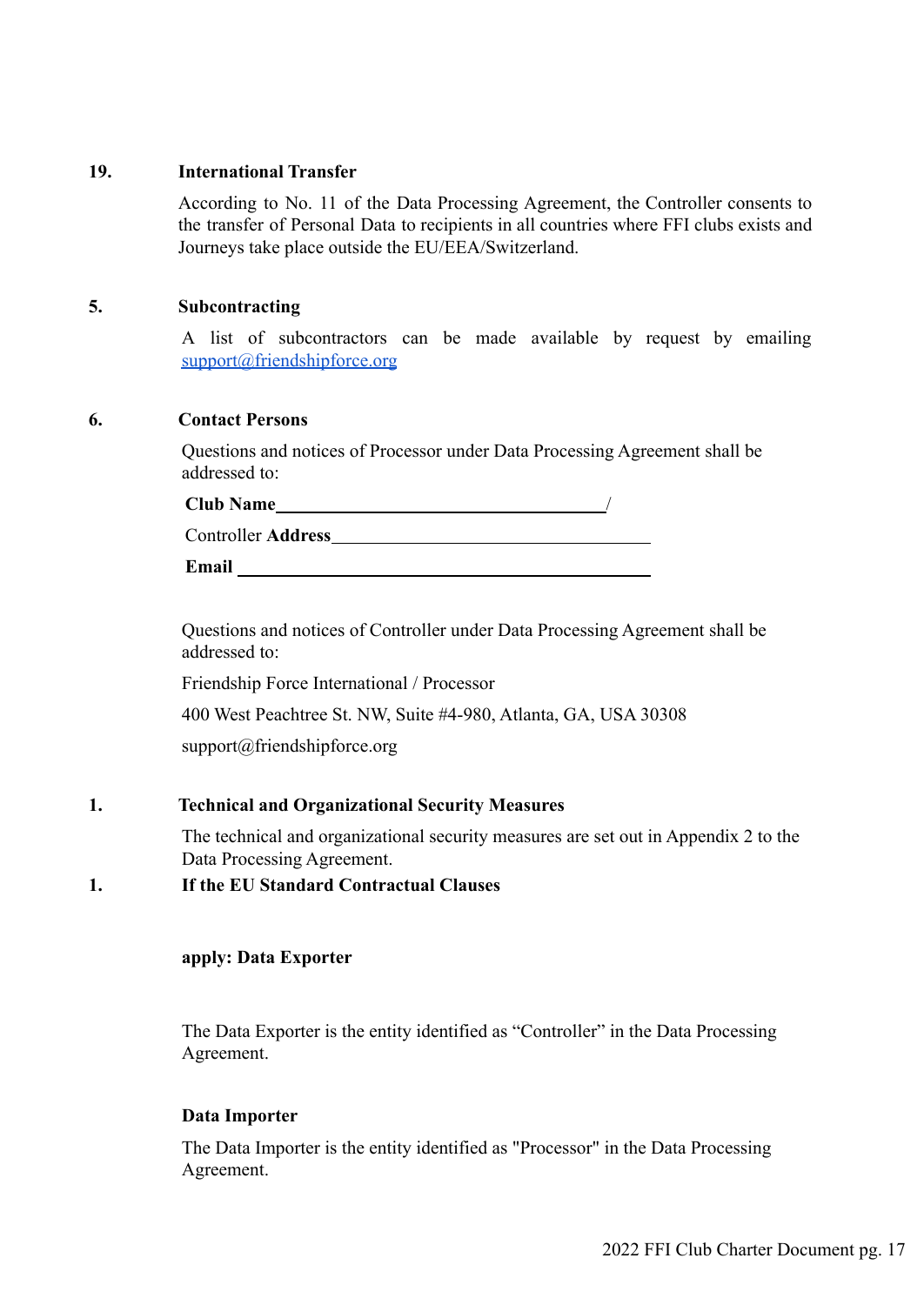## **APPENDIX 2**

**Description of the Technical and Organisational Security Measures according to No. 6.1 of the Data Processing Agreement and according to Appendix 2 of the EU Standard Contractual Clauses (if applicable)**

#### **Information Security Program**

*The Processor has to maintain an information security program governing people, process, and technology used for the handling of personal data. This must especially include:*

|                  | <b>Information Security Program</b>                                                                                                           | Implemente<br>đ |
|------------------|-----------------------------------------------------------------------------------------------------------------------------------------------|-----------------|
| 1.               | The Processor appoints one or more security officers responsible for<br>coordinating and monitoring security policies and procedures.         | Yes             |
| 2.               | Processor personnel with access to personal data are subject to<br>confidentiality obligations.                                               | Yes             |
| 3 <sub>1</sub>   | The Processor performs a risk assessment before processing personal data.                                                                     | Yes             |
| $\overline{4}$ . | The Processor provides security training ensuring his personnel are<br>informed of security policies, procedures, and their respective roles. | <b>Yes</b>      |
| 5.               | The Processor informs personnel of the possible consequences resulting<br>from not following security policies and procedures.                | Yes             |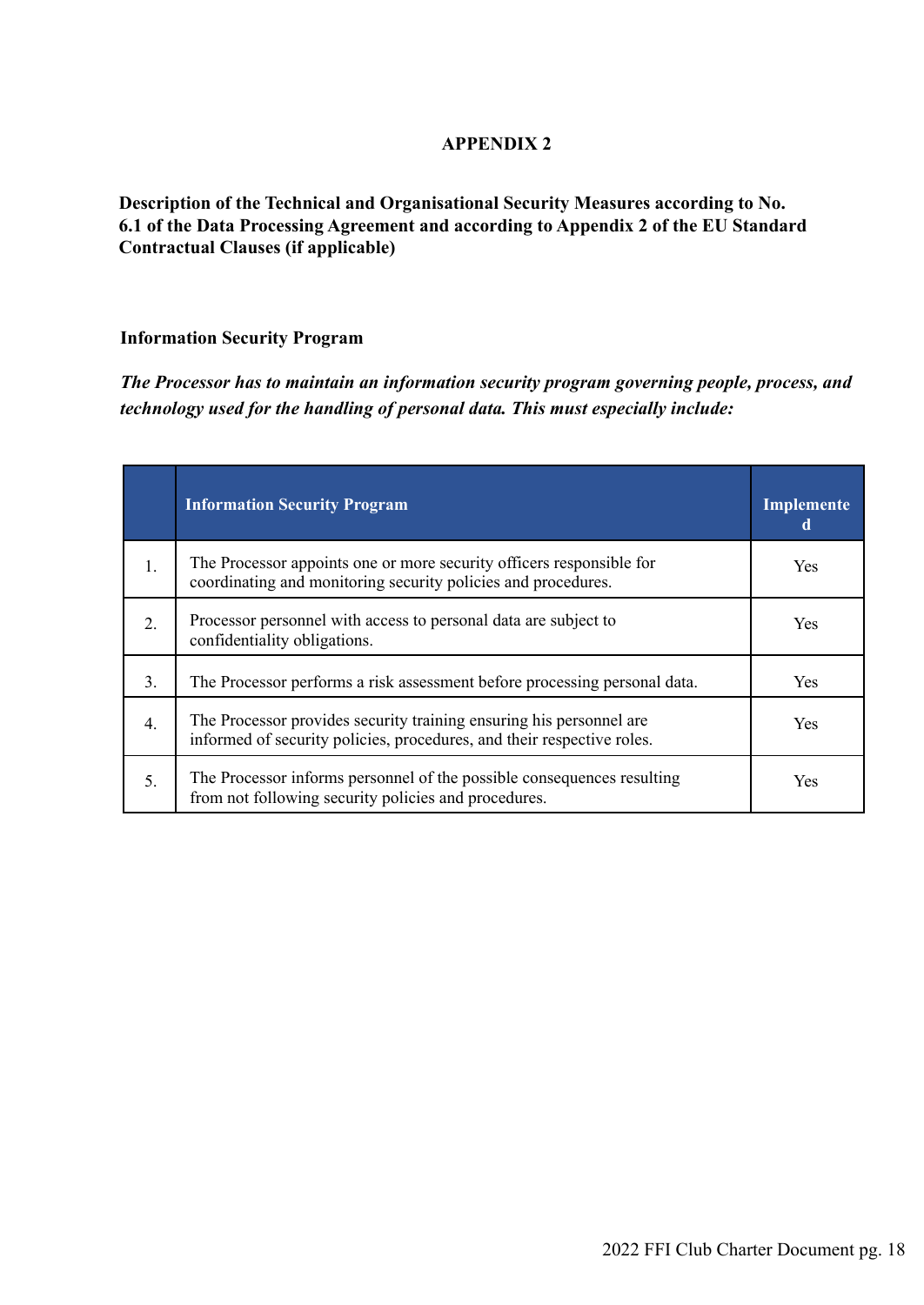## **Physical Access Control**

*The Processor ensures with proper measures that unauthorized persons do not get access to data processing facilities (in particular phone systems, databases, application servers and connected hardware) that are utilized for the processing of personal data. This must especially be ensured by:*

|                  | <b>Access Control</b>                                                                                                                                                        | Implemente<br>d |
|------------------|------------------------------------------------------------------------------------------------------------------------------------------------------------------------------|-----------------|
| 1.               | The Processor limits access to facilities where information systems that<br>process personal data are located with badge-controlled access for<br>authorized personnel.      | N/A             |
| 2.               | Processor premises are monitored 24x7 by a security force utilizing<br>CCTV or similar methods at all entry points.                                                          | N/A             |
| 3.               | Visitors to Processors' premises must be accompanied by authorized<br>personnel at all times and visits are logged in a visitor register.                                    | N/A             |
| $\overline{4}$ . | Processor uses industry best practice security measures to protect against loss<br>of data due to environmental disruptions such as loss of power or other<br>interferences. | N/A             |
| 5.               | Processor maintains records of incoming and outgoing media that contain<br>personal data.                                                                                    | N/A             |

#### **System Access Control**

*The Processor prevents with appropriate measures that the data processing systems cannot be used by unauthorized persons. This must especially be ensured by:*

|    | <b>System Access Control</b>                                                       | <b>Implemente</b><br>$d?$ (Yes /<br>No) |
|----|------------------------------------------------------------------------------------|-----------------------------------------|
| 1. | Processor maintains and updates a list of all authorized users that have access to |                                         |
|    | personal data.                                                                     |                                         |
| 2. | Processor has implemented measures to prevent unauthorized personnel from          |                                         |
|    | accessing data processing systems.                                                 |                                         |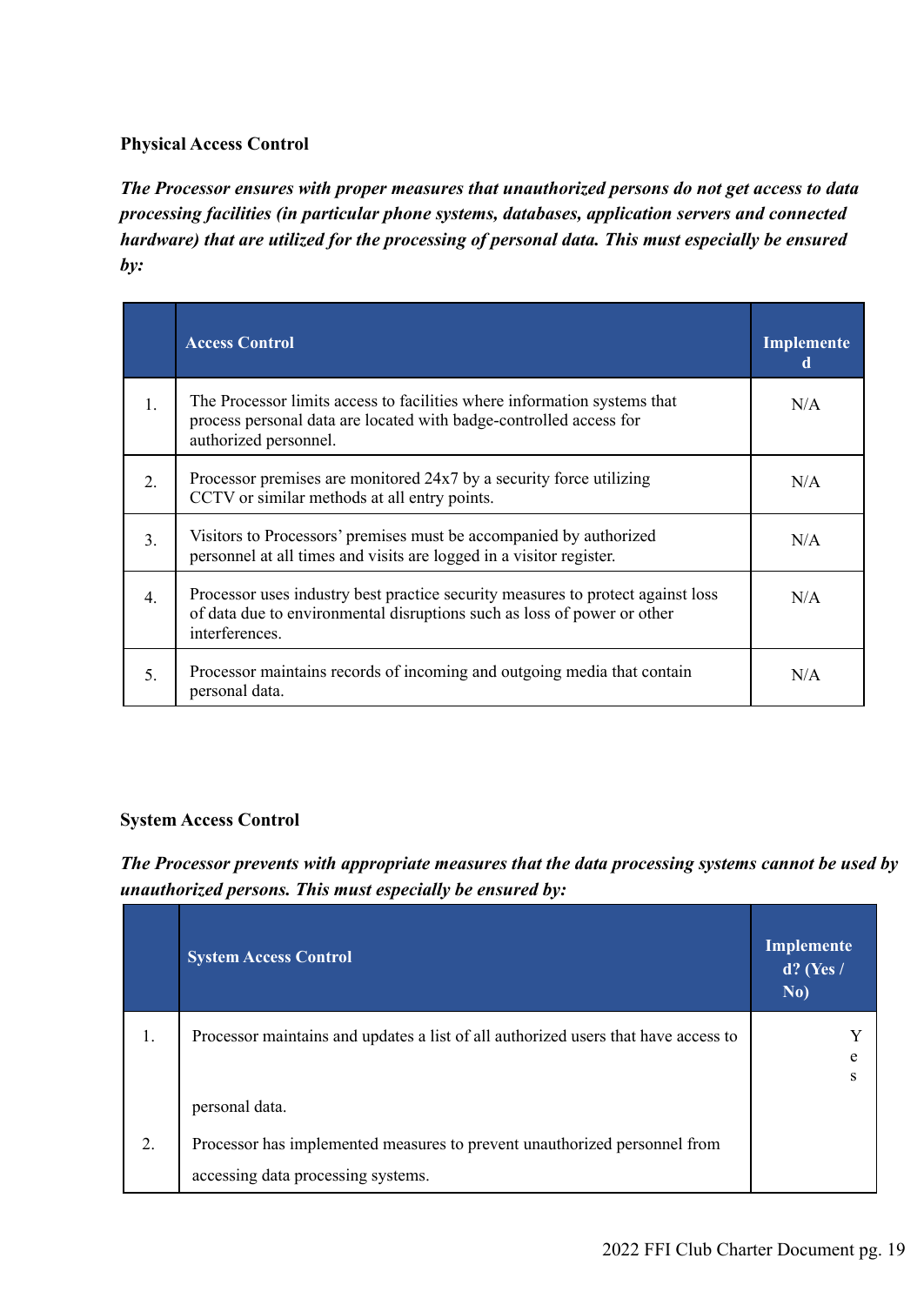| 3. | Processor may only grant access to personal data to any third party<br>(except personnel and approved sub-contractors) with prior approval<br>from Controller. |  |
|----|----------------------------------------------------------------------------------------------------------------------------------------------------------------|--|
| 4. | If Processor personnel has access to Controller systems, the<br>Processor must inform Controller immediately about the<br>termination of contract with such    |  |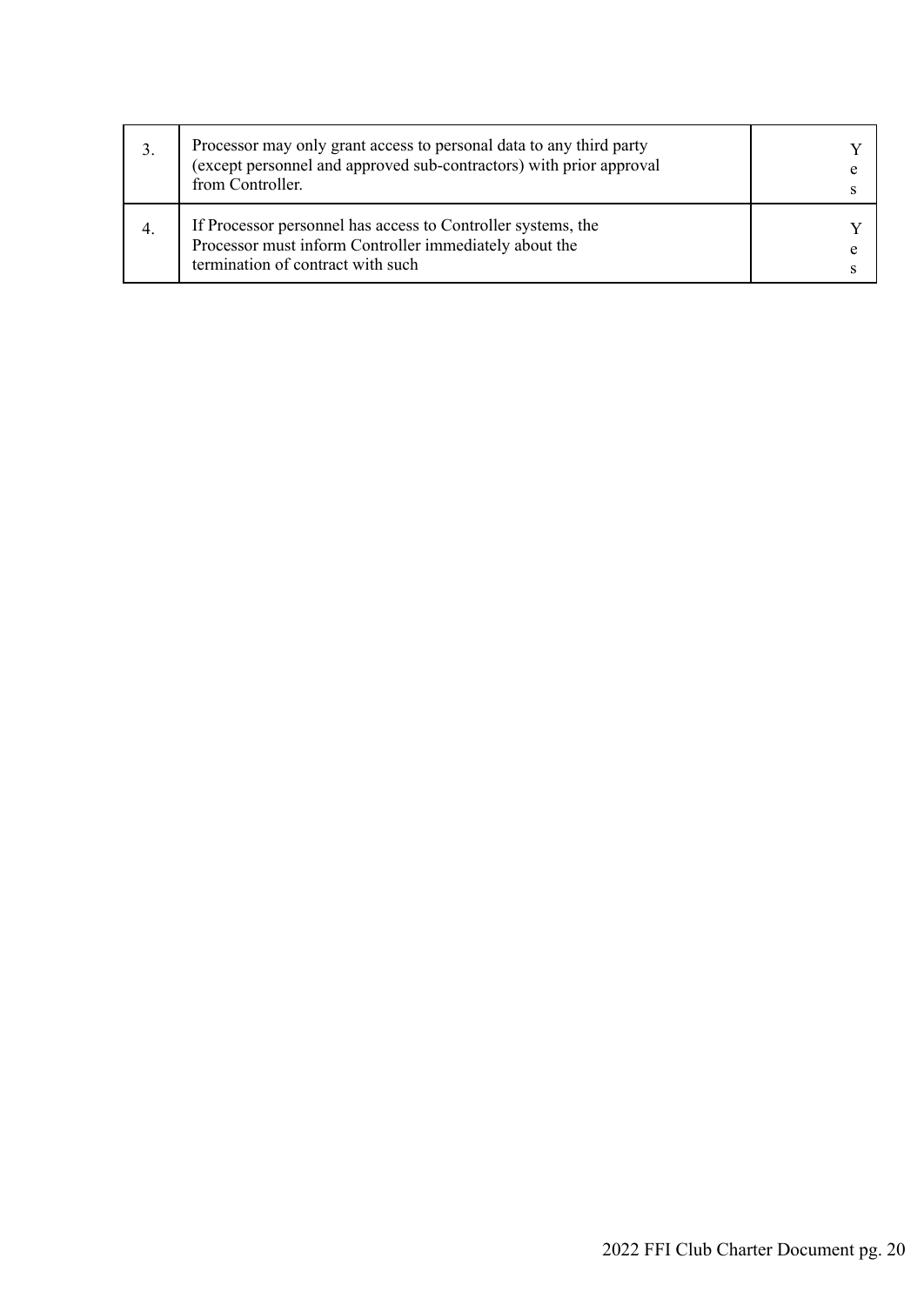| personnel that have access to Controller systems to enable Controller to initiate<br>the account revocation process. |  |
|----------------------------------------------------------------------------------------------------------------------|--|
| The Processor ensures that access control is supported by an<br>authentication system.                               |  |

## **Data Access Control**

*The Processor ensures that the IT systems utilized for the data processing allows authorized users only limited access, specified by their individual authorization rights. The Processor must take adequate measures to ensure that personal data cannot be read, copied, modified or deleted in an unauthorized manner. This must especially be ensured by:*

|                  | <b>Data Access Control</b>                                                                                                                             | <b>Implemen</b><br>ted<br>9<br>(Yes / No) |
|------------------|--------------------------------------------------------------------------------------------------------------------------------------------------------|-------------------------------------------|
| $\mathbf{1}$ .   | Personal data may only be printed in physically secure areas<br>controlled by the Processor and only shared with personnel on a<br>need to know basis. | N<br>A                                    |
| 2.               | The access rights of personnel to personal data is restricted to<br>the necessary minimum required for their job functions.                            | es                                        |
| 3.               | The Processor has measures in place to prevent use/installation of<br>unauthorized hardware and/or software.                                           | N<br>A                                    |
| $\overline{4}$ . | The Processor has established rules for the safe and permanent destruction of<br>data that are no longer required.                                     | es                                        |

## **Transmission Control**

*The Processor ensures with applicable measures that during data transfer personal data cannot be unauthorized read, copied, modified or deleted. This must especially be ensured by:*

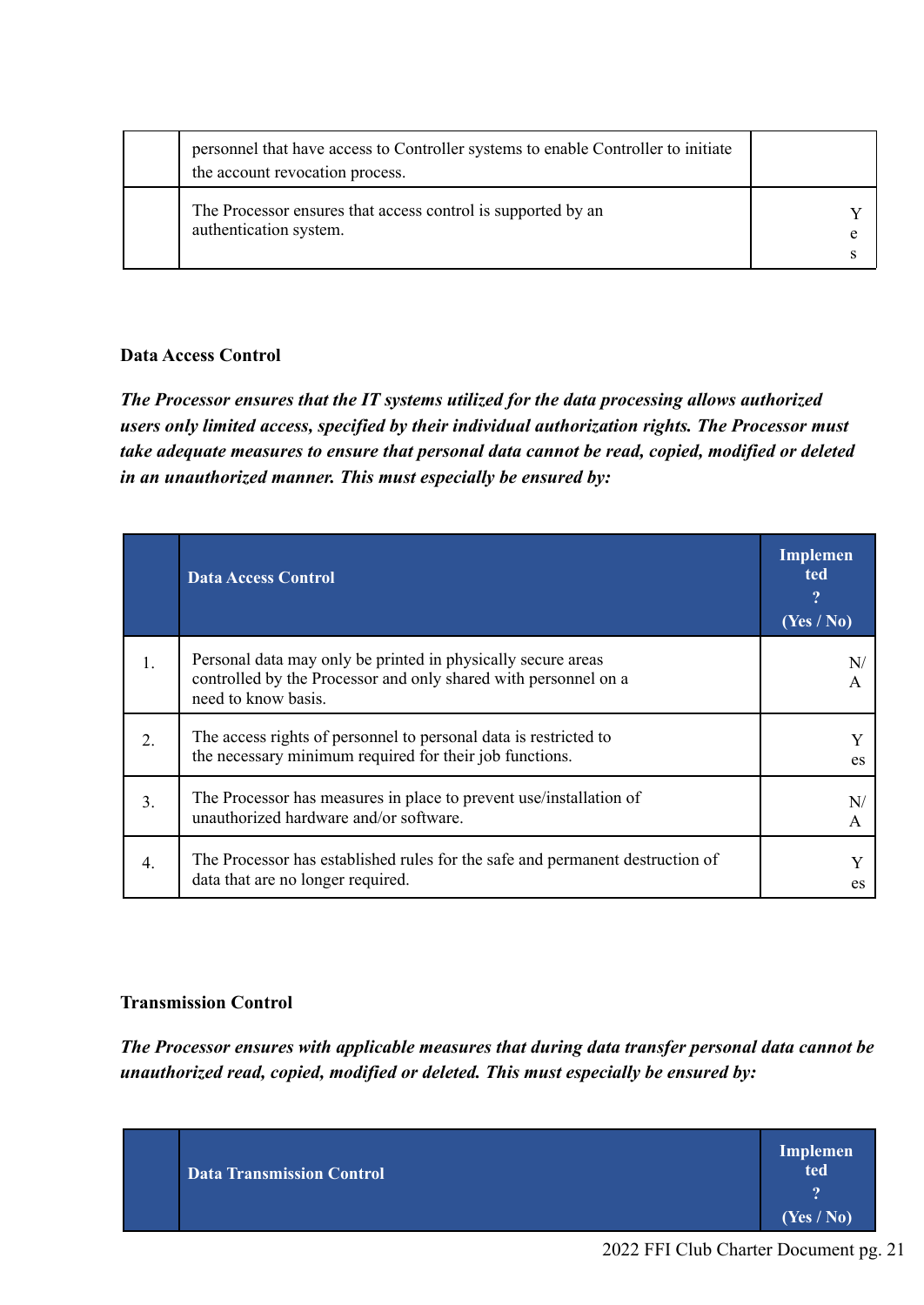| Any personal data stored in media that is leaving Processor's facilities is<br>encrypted. |  |
|-------------------------------------------------------------------------------------------|--|
| Personal data is encrypted when transmitted over Processor's internal network.            |  |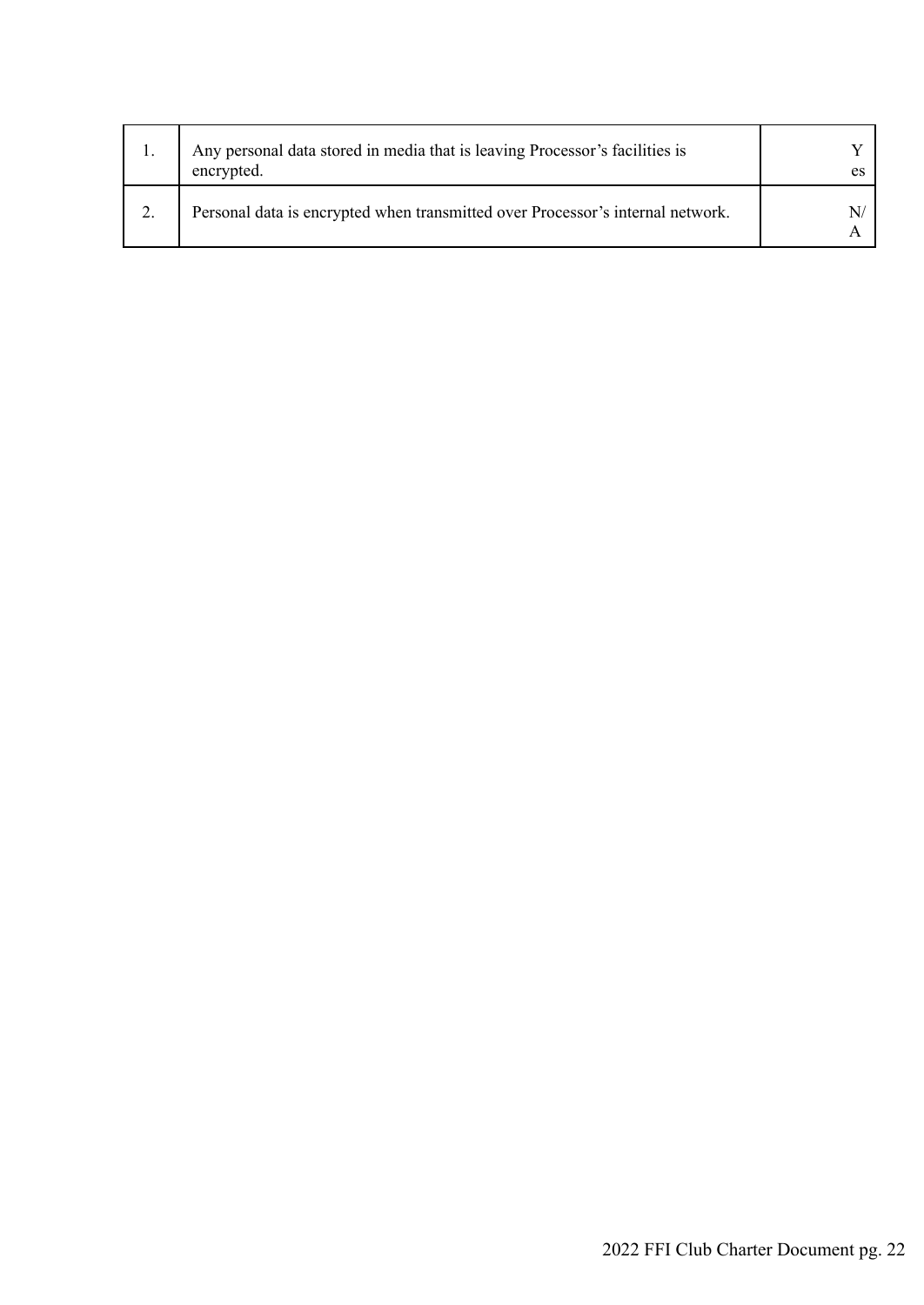## **Input Control**

*The Processor ensures with applicable measures, that it can reproduce who entered personal in data processing systems or by whom personal data was deleted from data processing systems.*

*The Processor is also only allowed to process personal data subject to the contract on behalf of Controller and according to contract with and/or further the instructions of Controller. This must especially be ensured by:*

|    | <b>Data Input and Job/Order Control</b>                                                                                                                                                                                                               | Implemen<br>ted<br>9<br>$(Yes \overline{No})$ |
|----|-------------------------------------------------------------------------------------------------------------------------------------------------------------------------------------------------------------------------------------------------------|-----------------------------------------------|
| 1. | Processor has established logging mechanisms that record data entry and<br>deletion.                                                                                                                                                                  | es                                            |
| 2. | Processor is logging all activities in the area of data input as for example:<br>Unsuccessful access attempts;<br>$\bullet$<br>Authority exceptions;<br>Privilege changes;<br>$\bullet$<br>Data object owner changes;<br>Out of working hours access. | es                                            |
| 3. | Processor is ensuring that logs are regularly inspected for security incidents.                                                                                                                                                                       | es                                            |

#### **Availability Control**

*The Processor ensures with applicable measures that personal data cannot be unintentionally lost or destroyed. This must be ensured by:*

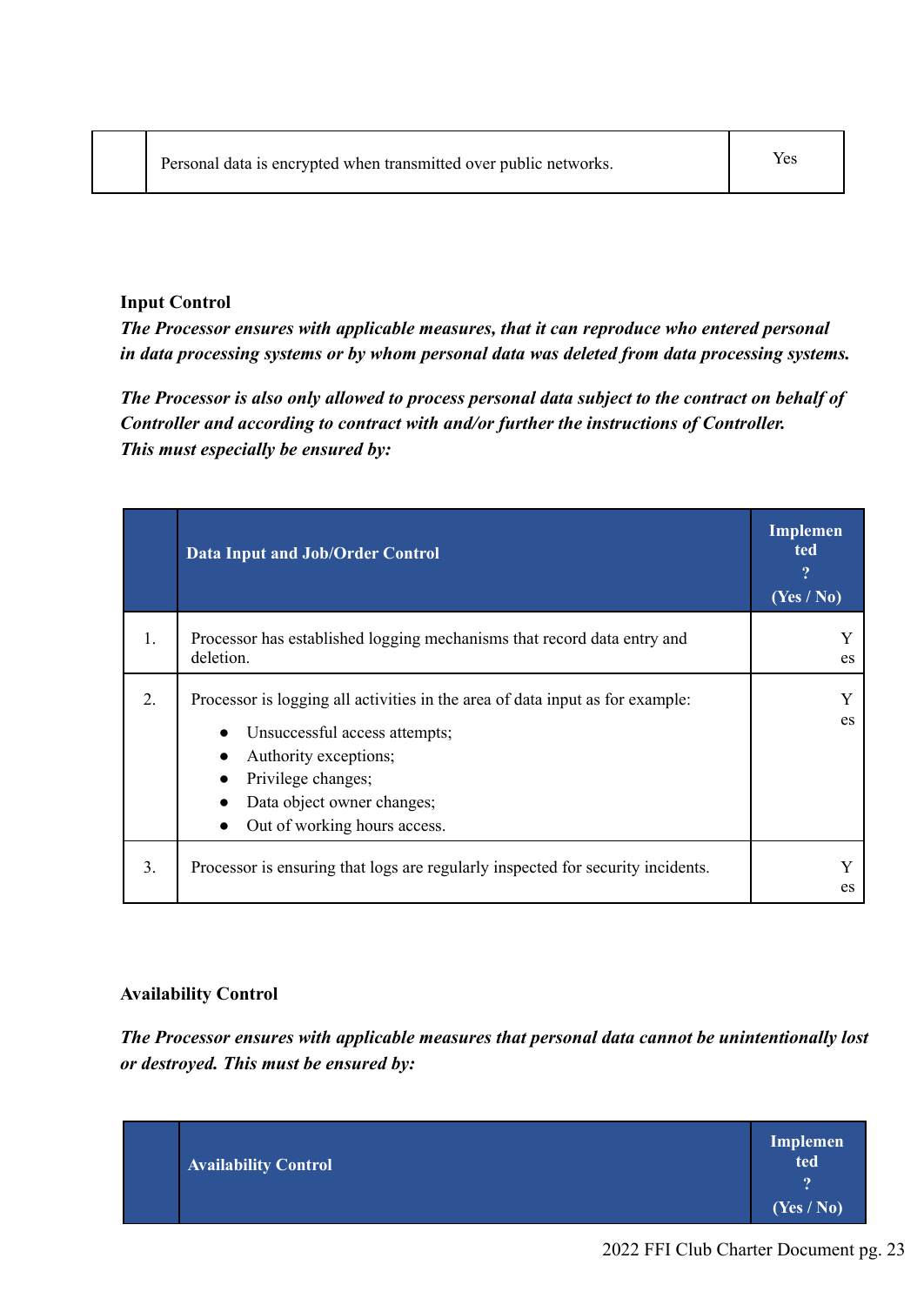| Processor has business continuity plans and is regularly testing | N/A |
|------------------------------------------------------------------|-----|
| the business continuity concepts.                                |     |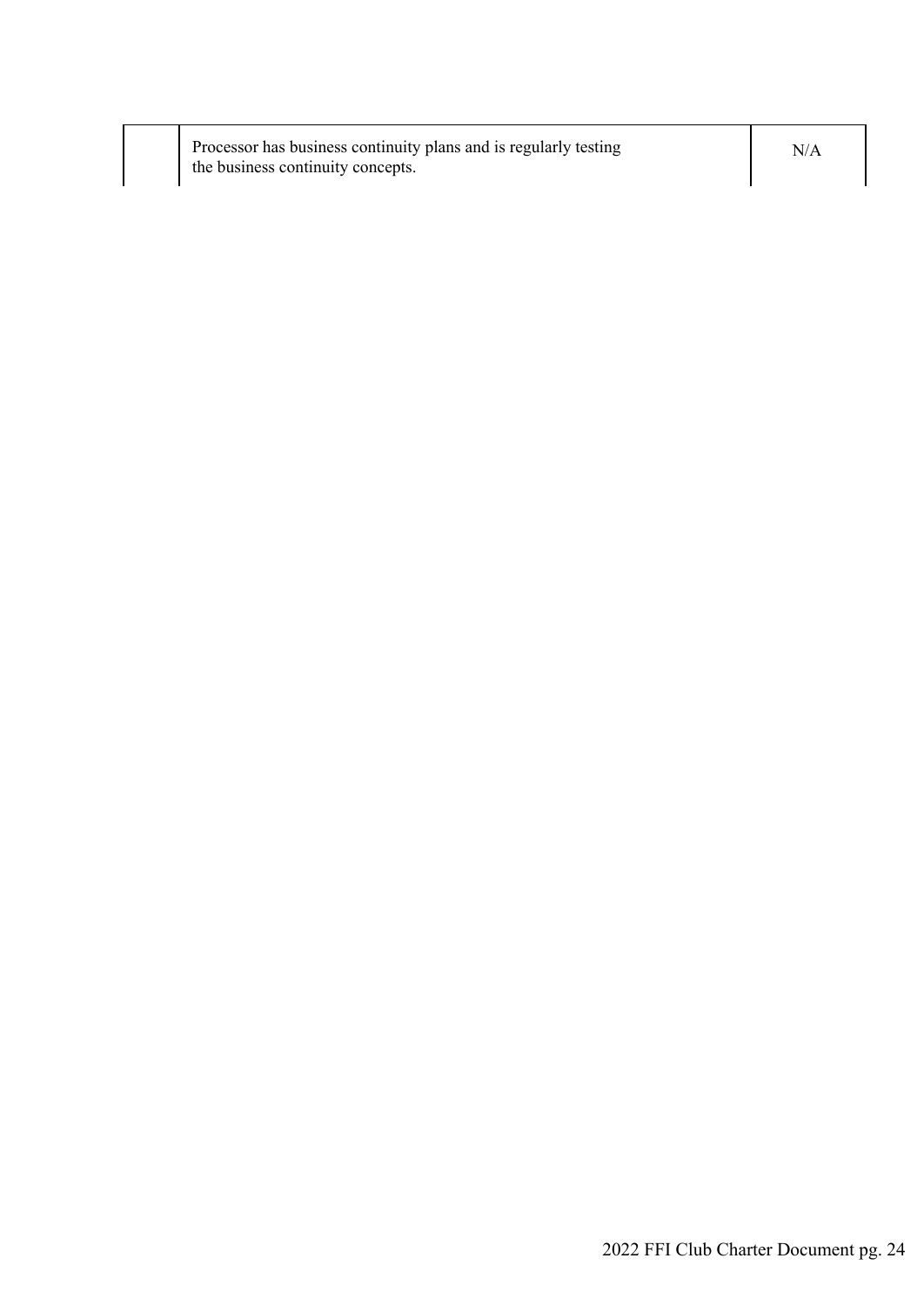| 2. | Processor implements backup processes and other measures are that ensure<br>rapid restoration of business critical systems as and when necessary.       |    |
|----|---------------------------------------------------------------------------------------------------------------------------------------------------------|----|
| 3. | Processor is using uninterrupted power supplies (for example: UPS,<br>batteries, generators, etc.) to ensure power availability to the data<br>centers. | A  |
| 4. | Processor has sufficient capacity for data storage.                                                                                                     | es |
|    | Processor has a disaster recovery plan in place and is regularly testing it.                                                                            | N  |

## **Data Separation Control**

*The Processor ensures with applicable measures that data that was collected for different purposes will be processed separately. This must be ensured by:*

|                  | <b>Data Separation Control</b>                                                                                                                                                  | Implemen<br>ted<br>(Yes / No) |
|------------------|---------------------------------------------------------------------------------------------------------------------------------------------------------------------------------|-------------------------------|
| 1.               | Using technical capabilities (for example: multi-tenancy or separate system<br>landscapes) to achieve data separation between Personal Data from one and<br>any other customer. | N/A                           |
| $\overline{2}$ . | Maintaining dedicated instances for each Customer.                                                                                                                              | N/A                           |
| 3 <sub>1</sub>   | Processor's customers (including their Affiliates) have access only to their<br>own customer instance(s).                                                                       | N/A                           |

## **Workstation Security**

*The Processor ensures security of any workstation used to access Controller systems that process personal data. This must be ensured by:*

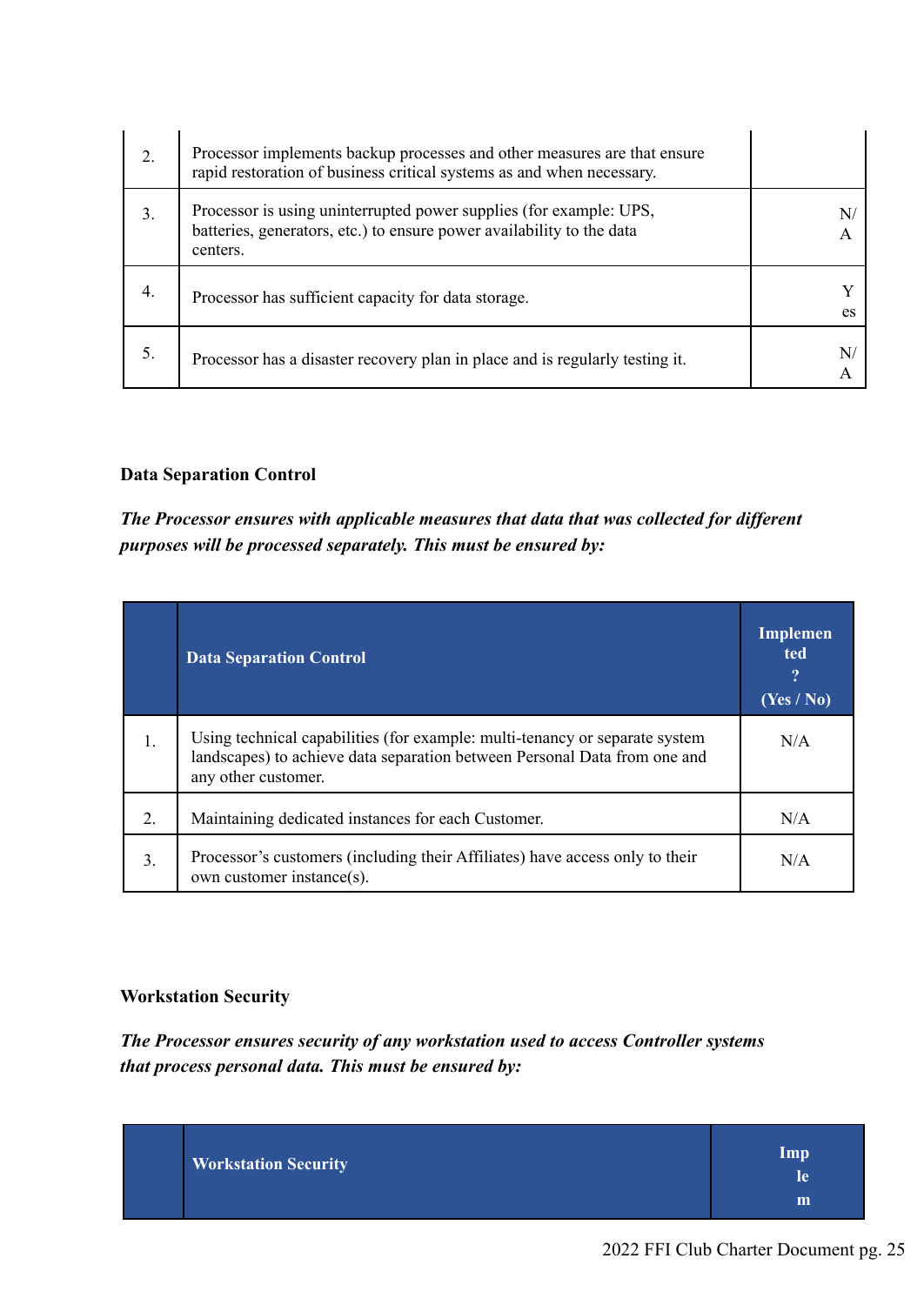|                                                                                       | e<br>$\mathbf n$<br>te<br>d<br>9<br>Y<br><b>es</b><br>N<br>$\boldsymbol{\theta}$ |
|---------------------------------------------------------------------------------------|----------------------------------------------------------------------------------|
| Hard disk password for each drive in the device's BIOS/UEFI<br>settings is activated. |                                                                                  |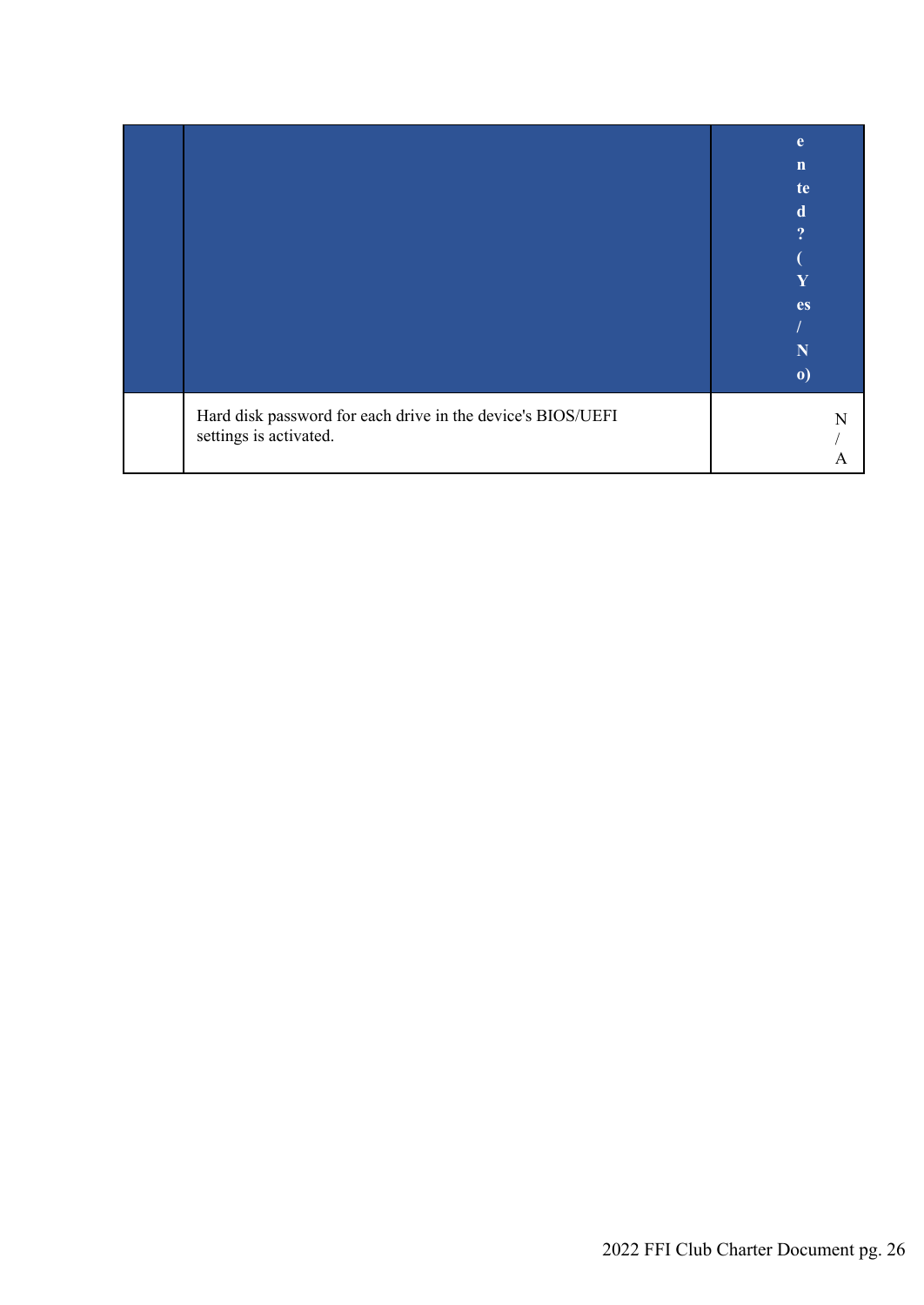| 2. | A password protected keyboard/screen lock that is automatically<br>activated by a period of Inactivity is set. The inactivity time interval<br>should be no more than 30 minutes.                                                                                                                                                                                 | Y<br>e<br>S |
|----|-------------------------------------------------------------------------------------------------------------------------------------------------------------------------------------------------------------------------------------------------------------------------------------------------------------------------------------------------------------------|-------------|
| 3. | Monitoring of equipment movement to and from the premises by<br>security personnel and logging of the entries in a software system.                                                                                                                                                                                                                               | Y<br>e<br>S |
| 4. | Antivirus program is installed and running on the workstation.                                                                                                                                                                                                                                                                                                    | Y<br>e<br>S |
| 5. | Desktop firewall program is installed and running on the workstation.                                                                                                                                                                                                                                                                                             | Y<br>e<br>S |
| 6. | Personnel with workstations using Microsoft Windows operating<br>systems will install security patches for their respective version (but<br>only the patches approved by the Processor's internal infrastructure<br>team).                                                                                                                                        | N<br>A      |
| 7. | The password associated with a computer access user ID is the<br>primary means of verifying Identity and subsequently allowing<br>access to the computer and to the information. Identity<br>verification password is kept secret and not shared with anyone<br>else.                                                                                             | N<br>A      |
| 8. | Identity verification passwords must not be trivial or predictable and<br>must:<br>Be at least 8 positions in length<br>Contain a mix of alphabetic and non-alphabetic characters<br>$\bullet$<br>(numbers, punctuation or special characters) or a mix of at<br>least two types of non-alphabetic characters.<br>Not contain the user ID as part of the password | N<br>A      |
| 9. | The password must be changed at least once every three months (90)<br>days).                                                                                                                                                                                                                                                                                      | N<br>A      |

## **Information Security Incident Management**

*The Processor ensures with applicable measures that security incidents involving personal data are managed following industry best practices. This must especially be ensured by:*

| <b>Information Security Incident Management</b><br>mente |
|----------------------------------------------------------|
|----------------------------------------------------------|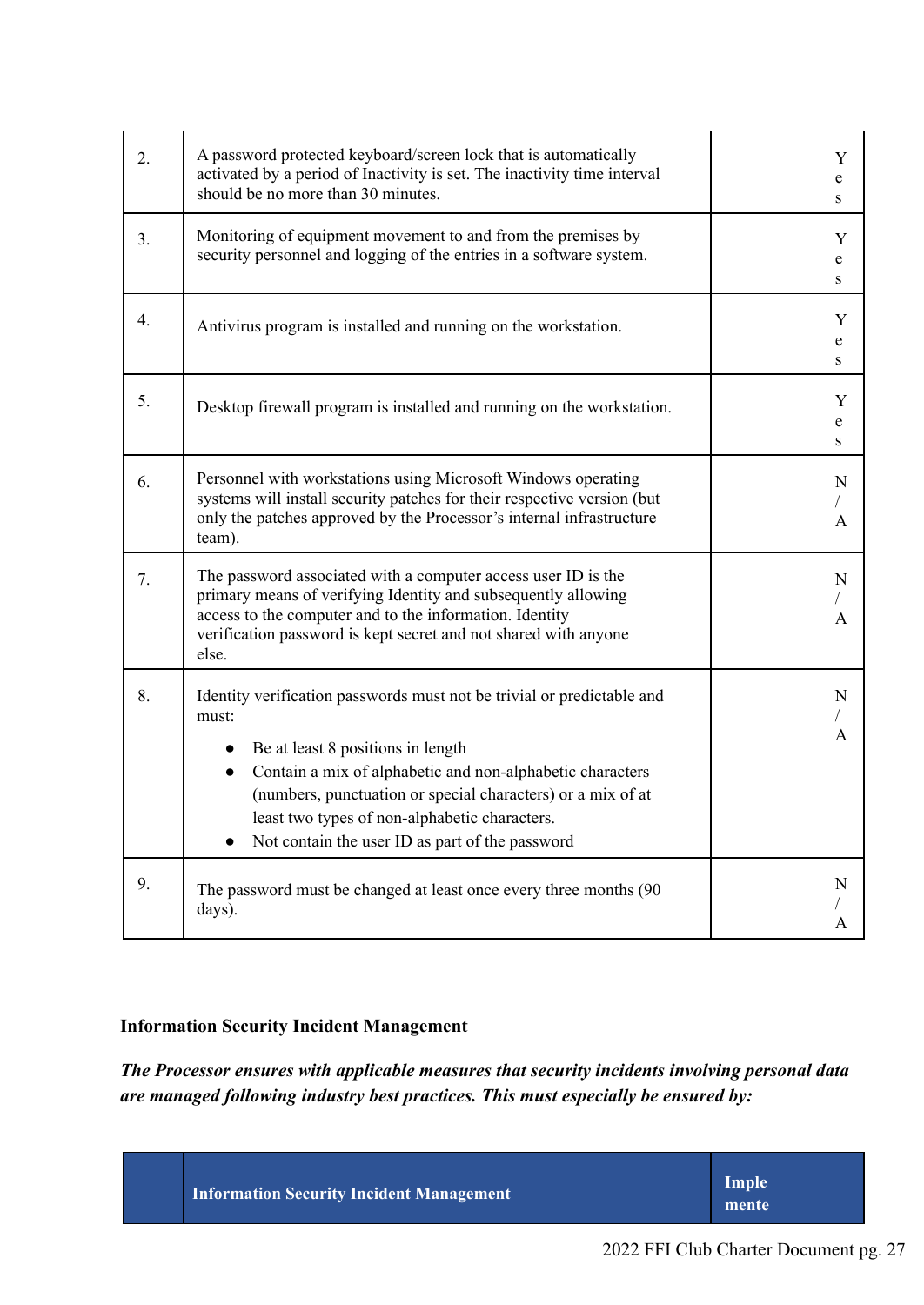|                                                                                                                                                                                                                                     | $d$ ?<br>(Yes)<br>No) |
|-------------------------------------------------------------------------------------------------------------------------------------------------------------------------------------------------------------------------------------|-----------------------|
| The Processor maintains a record of security incidents with a<br>description of the incident, the time period, the consequences, the name<br>of the reporter or service, to whom the incident was reported, and the<br>remediation. |                       |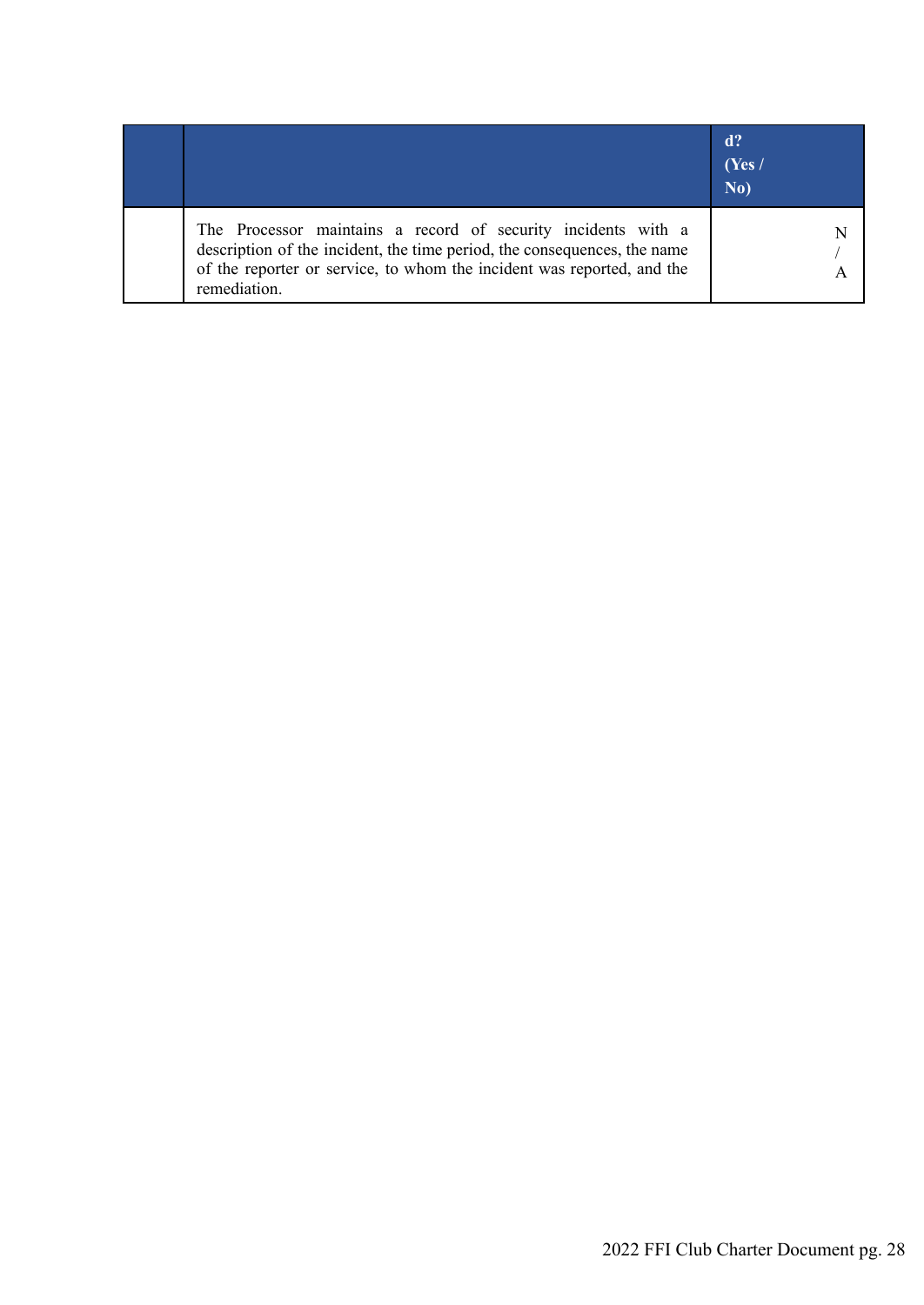## **Evaluation and certifications**

## *Certifications and evaluation of data security by Processor*

|                | <b>Evaluation and certifications</b>                                                                                                                                                       | Imp<br><b>le</b><br>m<br>e<br>$\mathbf n$<br>te<br>d<br>$\overline{?}$<br>Y<br><b>es</b><br>N<br>$\boldsymbol{\mathrm{o}})$ |
|----------------|--------------------------------------------------------------------------------------------------------------------------------------------------------------------------------------------|-----------------------------------------------------------------------------------------------------------------------------|
| $\mathbf{1}$ . | Does the Processor regularly test and evaluate the effectiveness of his<br>data security measures? Please provide reports of such tests.                                                   | N/<br>A                                                                                                                     |
| 2.             | Did Processor obtain any certification regarding its data security<br>and/or data protection systems and organization such as an ISO<br>27001 certification? If yes, which certifications? | N<br>$\Omega$                                                                                                               |

## **EXHIBIT C**

## **Information on the processing of your personal data**

## **1. Name and contact details of the controller:**

Name of the Club Address and the contract of the contract of the contract of the contract of the contract of the contract of the contract of the contract of the contract of the contract of the contract of the contract of the contract of th Email address:

## **2. Contact details of the data protection officer**

Club leadership function as the appointed data protection officers for their clubs. You can reach the data protection officer at the address above and by emailing the club.

## **3. Purposes and legal basis for data processing** Registration of Club members, contacting Club members, legitimate interest of membership in organization

**4. Duration of storage**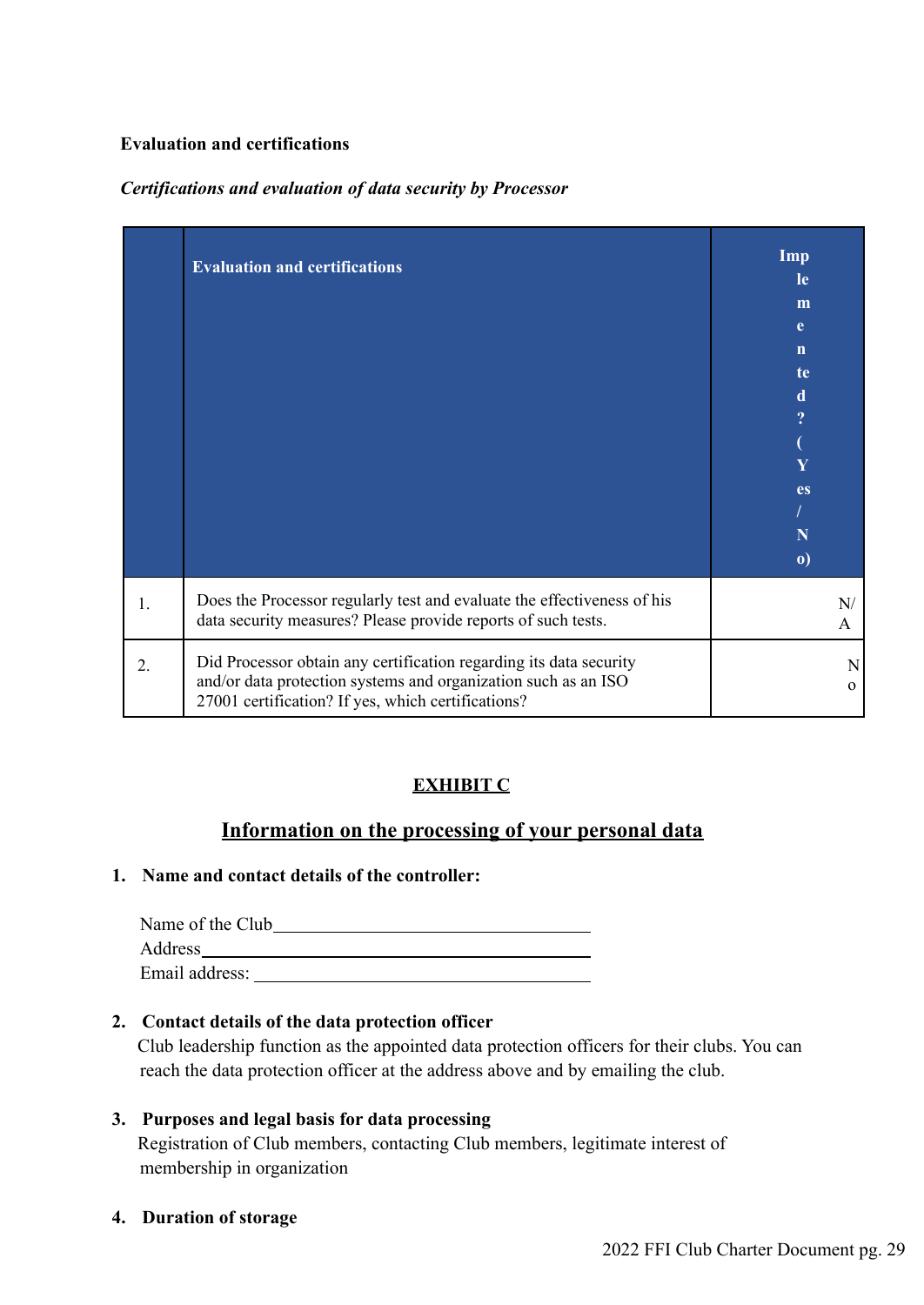View FFI's Privacy Policy.

# **5. Disclosure of personal data**

Your personal data will be disclosed to the following recipients or categories of recipients:

Friendship Force International Inc., Salesforce and Google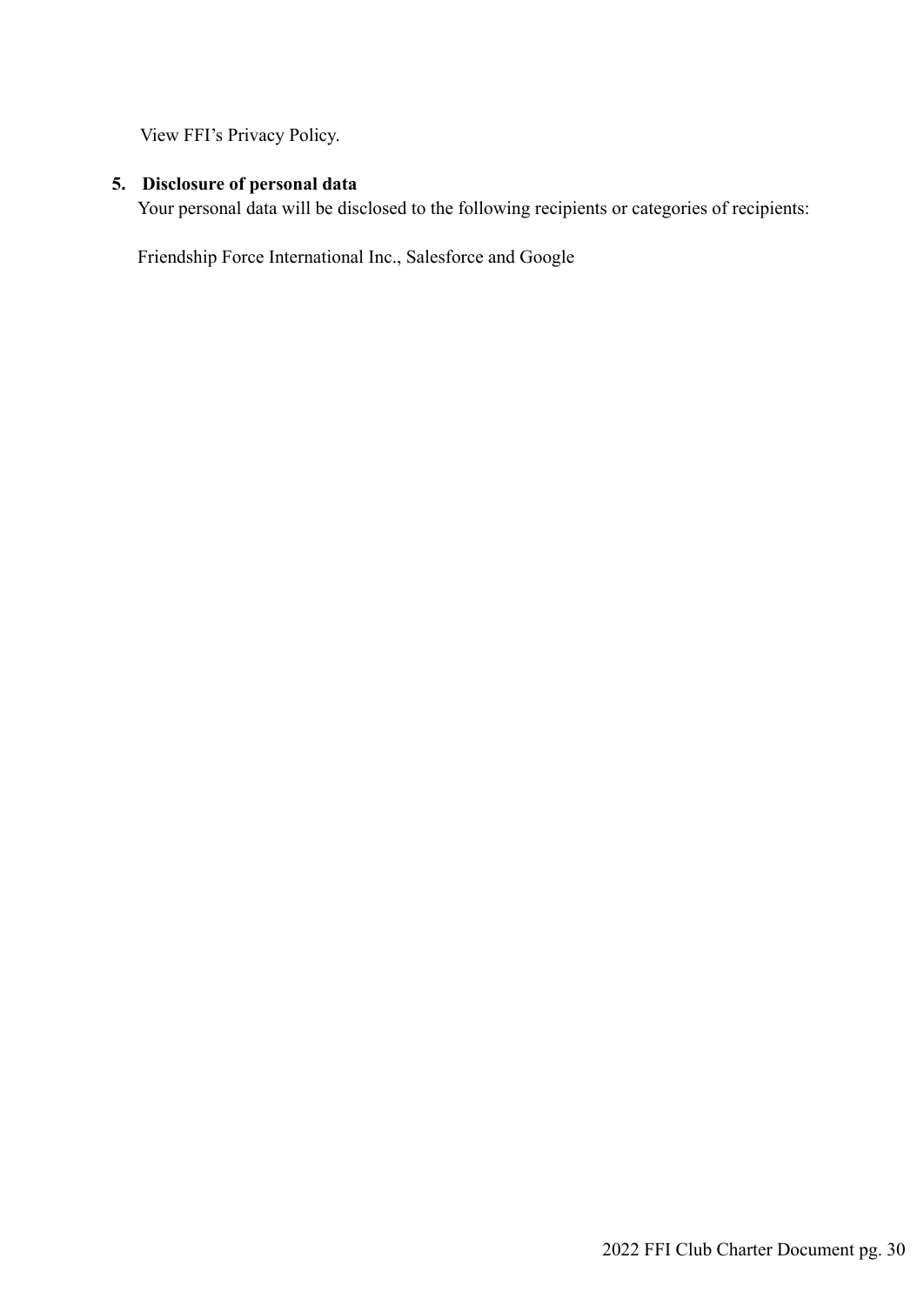## **6. Transfer of image and sound data to third countries**

Your personal data will be transferred to recipients with a registered office outside the European Union or European Economic Area. Before transferring data to recipients in such third countries, [Club] ensures that the required level of data protection is ensured in the third country concerned or at the recipient in the third country. This may take the form of an "adequacy decision" by the European Commission which ensures that an adequate level of data protection has been ascertained overall for a certain third country. If there is no adequacy decision by the European Commission, [Club] will agree with the respective recipient on EU standard contractual clauses. For recipients in the USA the EU-US privacy shield might be applicable.

[club] is pleased to provide further information on the suitable and appropriate safeguards for compliance with an adequate level of data protection on request. Contact details can be found in no. 1 of this information sheet. Information on the participants of the EU-US [Privacy Shield can be found under www.privacyshield.gov/list.](http://www.privacyshield.gov/list)

## **7. Your rights when your personal data is processed**

You have certain rights in accordance with applicable data protection provisions – in particular the GDPR and the relevant provisions in the applicable law of a Member State of the European Union:

- You have the right of access to your personal data.
- You have the right to demand rectification of any inaccurate personal data.
- You have the right to demand erasure or to restrict the processing of your personal data.
- You have the right to receive the personal data you have provided in a structured, commonly-used and machine-readable format.

If you have given us your consent, you also have the right to revoke your consent at any time with effect for the future.

You are entitled to assert the above-mentioned rights against us, e.g. by notifying us via one of the methods of contact listed at the end of this data protection statement.

You may also contact the competent authority if you have a complaint about how your personal data is handled.